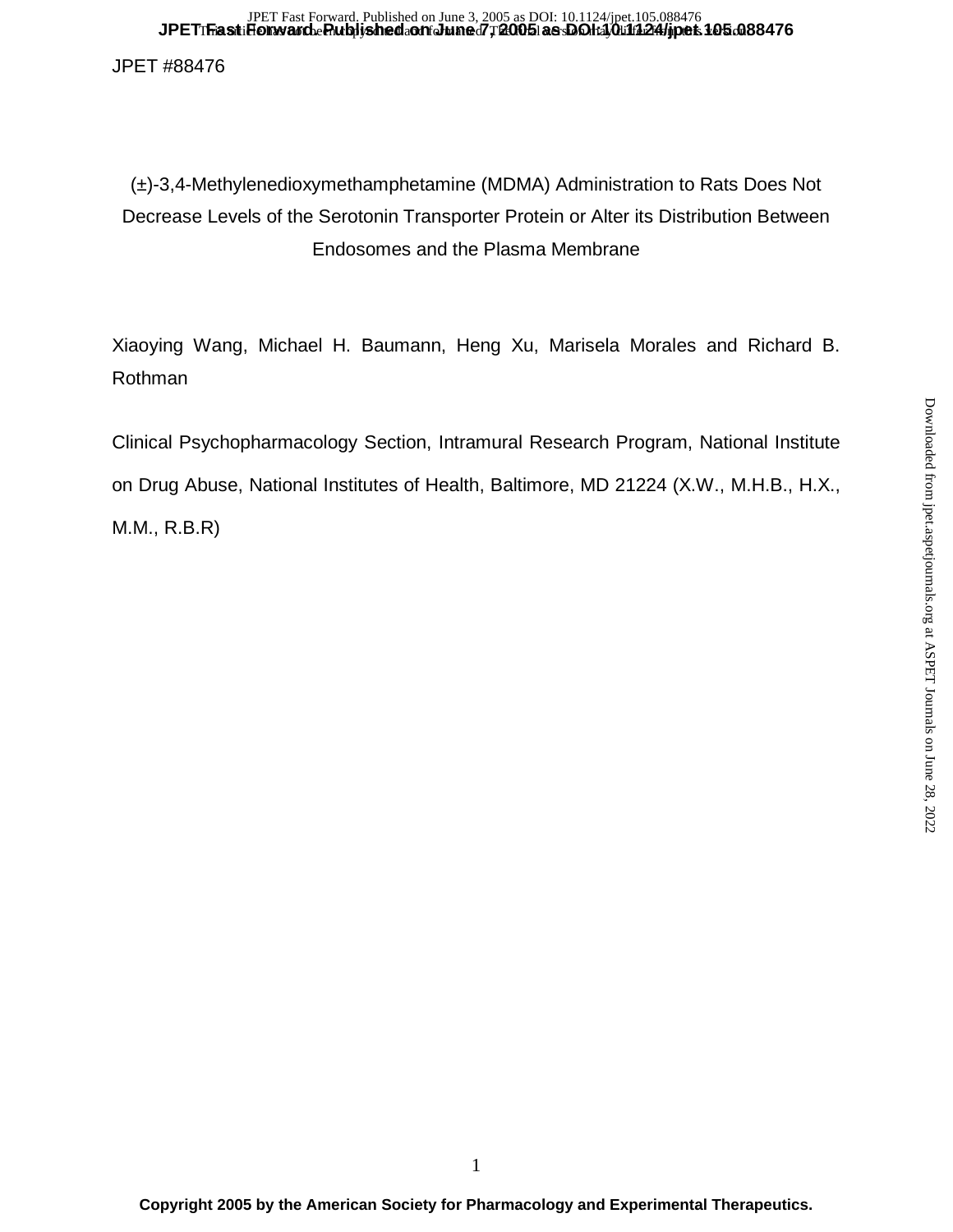Running Title: MDMA administration does not decrease 5-HT transporter protein

Correspondence and Requests for Reprints to:

**Richard B. Rothman M.D., Ph.D. Clinical Psychopharmacology Section Triad Technology Center 333 Cassell Drive Suite 4500 Baltimore, MD 21224-6825** 410-550-1487 (phone) 410-550-2997 (fax) rrothman@intra.nida.nih.gov

| Number of:                    |                |
|-------------------------------|----------------|
| <b>Text Pages</b>             | <b>18</b>      |
| <b>Tables</b>                 | $\overline{2}$ |
| <b>Figures</b>                | 9              |
| <b>References</b>             | 48             |
| <b>Words in the Abstract,</b> | 249            |
| <b>Words in Introduction</b>  | 837            |
| <b>Words in Discussion</b>    | 2103           |

Non-standard abbreviations. 3β-(4'-125iodophenyl)tropan-2β-carboxylic acid methyl ester  $(I^{125}I|RTI-55)$ , glial fibrillary acidic protein (GFAP), methamphetamine (METH), 5,7dihydroxytryptamine (5,7-DHT), 5-HT transporter (SERT), heat shock protein 32 (HSP32, Heme Oxygenase-1), peripheral benzodiazepine receptor (PBR)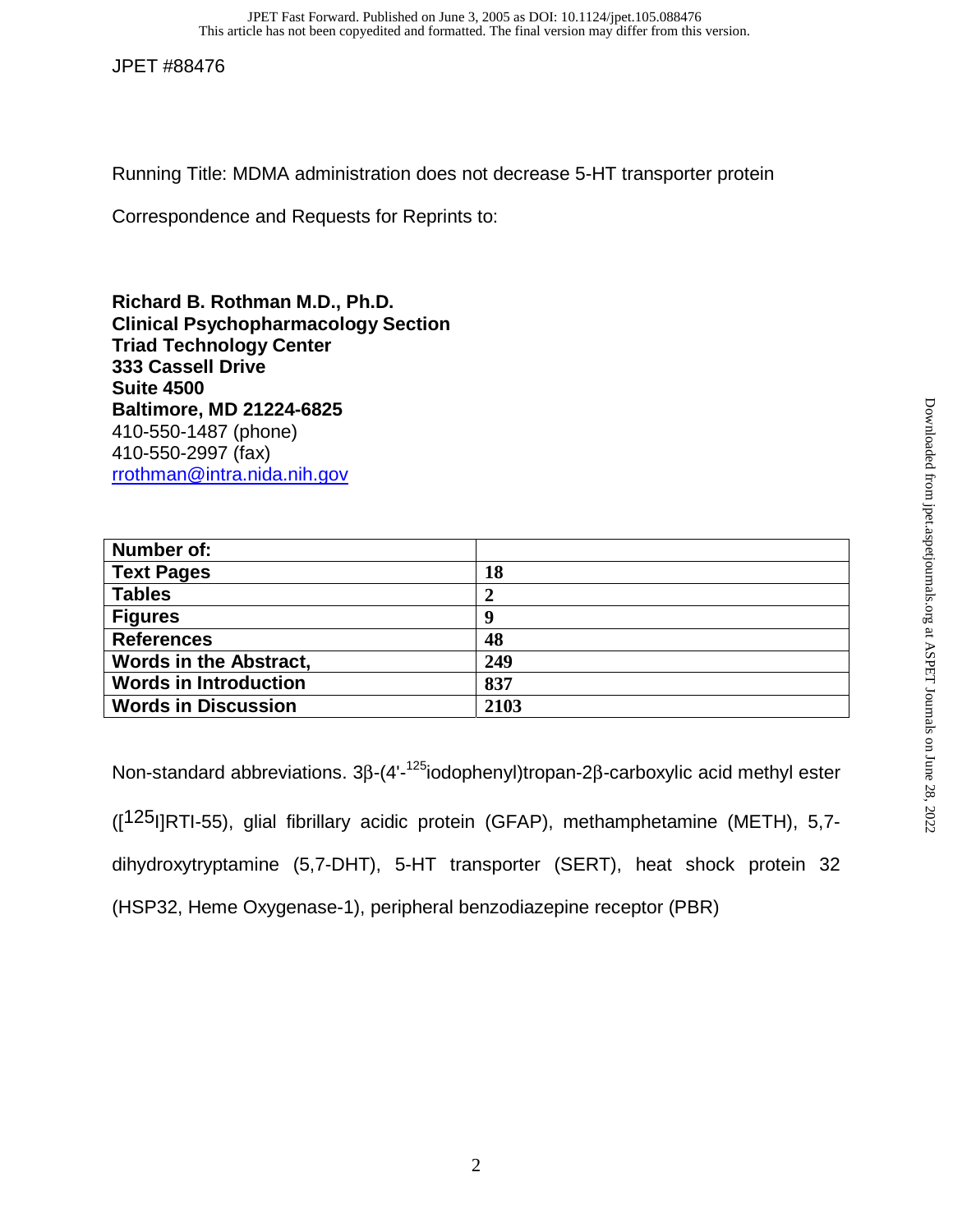## JPET #88476 **Abstract**

We showed that the 5-HT neurotoxin, 5,7-dihydroxytryptamine (5,7-DHT), reduces brain tissue 5-HT, decreases expression of 5-HT transporter (SERT) protein and increases expression of glial fibrillary acidic protein (GFAP). In contrast, doses of  $(\pm)$ -3,4methylenedioxymethamphetamine (MDMA) that decrease brain tissue 5-HT fail to alter expression of SERT or GFAP. Using a new and highly sensitive anti-SERT antibody, we determined if MDMA alters the subcellular distribution of SERT protein by measuring SERT expression in endosomes and plasma membranes 2 weeks after MDMA administration. Rat brain tissues (caudate, cortex, hippocampus) were collected 3 days and 2 weeks after MDMA (7.5 mg/kg i.p., q 2hr x 3 doses) or 5,7-DHT (150 µg/rat, icv) administration. Representative results from cortex are as follows. At both 3 days and 2 weeks post-injection, MDMA decreased tissue 5-HT (60%) and had no effect on GFAP expression. MDMA increased HSP32 (a marker for microglial activation) expression (25%) at 3 days, but not 2 weeks. MDMA did not alter SERT expression at either time point and did not alter SERT levels in either endosomes or plasma membranes (2 weeks). 5,7-DHT decreased tissue 5-HT (80%), increased HSP32 expression at both time points (about 50%), and increased GFAP expression at 2 weeks (37%). 5,7-DHT decreased SERT expression (33%) at 2-weeks but not at 3-days. These findings indicate that a dosing regimen of MDMA that depletes brain 5-HT does not alter SERT protein expression or the distribution of SERT between endosomes and the plasma membrane, and does not produce detectable evidence for neurotoxicity.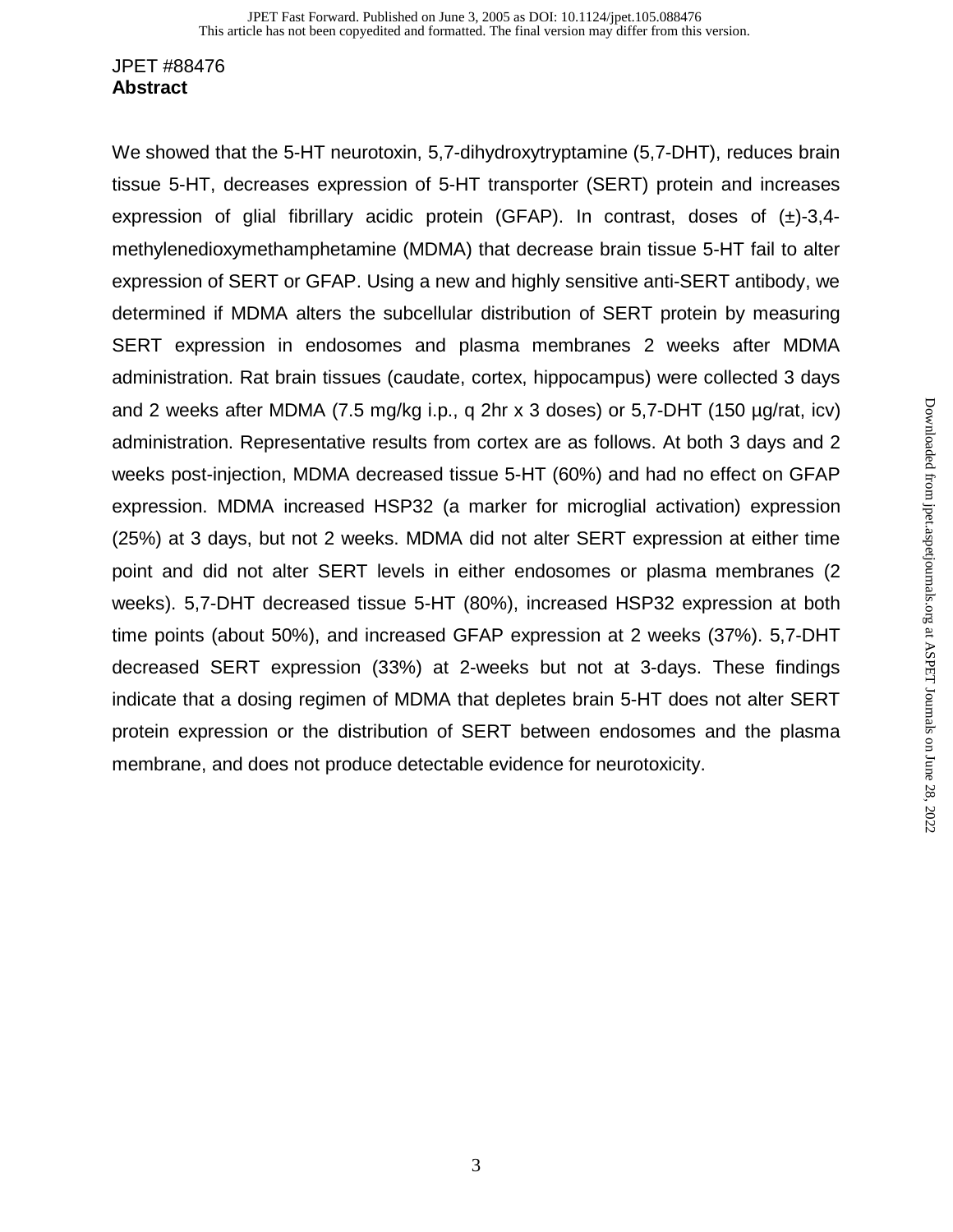### JPET #88476 **Introduction**

The club drug (±)-3,4-methylenedioxymethamphetamine (MDMA, "ecstasy") is widely used as an illicit recreational drug (Banken, 2004). Numerous studies in rodents and nonhuman primates indicate that MDMA administration produces long-lasting decreases in markers of serotonergic nerve terminals (for review see (Sprague et al., 1998; Green et al., 2003; Lyles and Cadet, 2003)). The MDMA-induced changes in 5- HT markers include depletions of tissue 5-HT levels, reductions in 5-HT transporter (SERT) binding and function (Commins et al., 1987; Schmidt, 1987), and loss of tryptophan hydroxylase activity. Immunohistochemical analysis of 5-HT shows an apparent loss of 5-HT nerve terminals. The spectrum of decrements in serotonergic markers produced by MDMA administration is typically described as neurotoxicity.

More than 60 papers report that MDMA administration produces a long-lasting depletion of brain 5-HT (Green et al., 2003), but fewer studies have systematically examined the effect of MDMA administration on validated markers of neurotoxicity in the rat. The results from some studies examining markers of toxicity are not consistent with the hypothesis that MDMA-induced 5-HT depletion is accompanied by axotomy. One well established index of neurotoxicity is glial fibrillary acidic protein (GFAP), which is a structural protein that occurs in astroglia and not in neurons. O'Callaghan and associates carefully validated the use of GFAP to detect neuronal degeneration following administration of various drugs, including substituted amphetamines (O'Callaghan and Miller, 1993; O'Callaghan and Miller, 2002). Indeed, recent data supports the hypothesis that neuronal degeneration is accompanied by an increased expression of GFAP (O'Callaghan and Sriram, 2005). Their work and that of others (Bai et al., 2001; Pubill et al., 2003) shows that MDMA administration regimens that deplete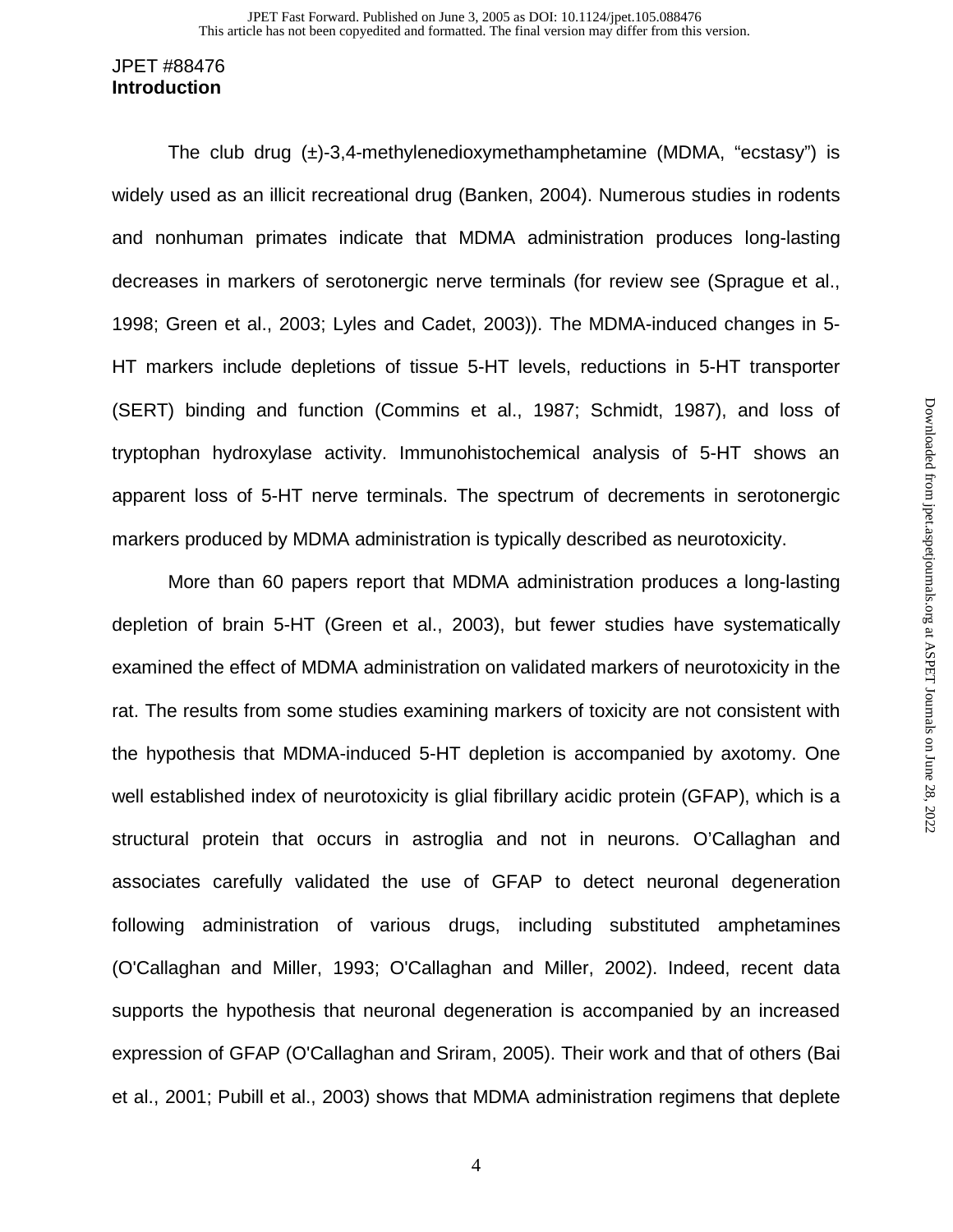5-HT do not result in increased GFAP expression in the rat, indicating that neuronal degeneration has not occurred.

Recently, Thomas et al. (Thomas et al., 2004) suggested that neurotoxic amphetamines, in contrast to non-neurotoxic amphetamines, activate both microglia and astroglia. Perhaps this notion holds true for mice, but not necessarily for rats. Although Swiss Webster mice may be an exception (Achat-Mendes et al., 2005), it is generally well accepted that rats and mice are differentially affected by high-dose MDMA treatment, with rats exhibiting depletions of brain tissue 5-HT and mice exhibiting depletions of brain tissue DA (Green et al., 2003). To complicate matters further, when rats are treated with doses of MDMA or methamphetamine (METH) that deplete tissue 5-HT, activation of microglial and astroglial occurs only in the METHtreated rats (Pubill et al., 2003). Thus, 5-HT depletion and glial activation can occur independently. Although one could argue that the neurotoxicity markers used in the Pubill study were not sensitive enough to detect degeneration of nerve terminals, this possibility seems unlikely since these markers have been shown to detect degeneration of nerve terminals induced by METH and 5,7-DHT in other studies (O'Callaghan and Miller, 1993; O'Callaghan and Miller, 2002).

In reviewing the literature on the serotonergic neurotoxicity of substituted amphetamines, we noted that few studies measured the effect of these agents on the expression of the SERT protein, in contrast to the level of SERT binding. In our first study we determined the effect of D-fenfluramine and para-chloroamphetamine (PCA), administered according to a neurotoxic injection regimen, on SERT protein expression measured with Western Blots (Rothman et al., 2003). Surprisingly, despite pronounced decreases in tissue 5-HT levels and radioligand binding to SERT, there were no changes in SERT protein expression measured 2 days or 2 weeks after drug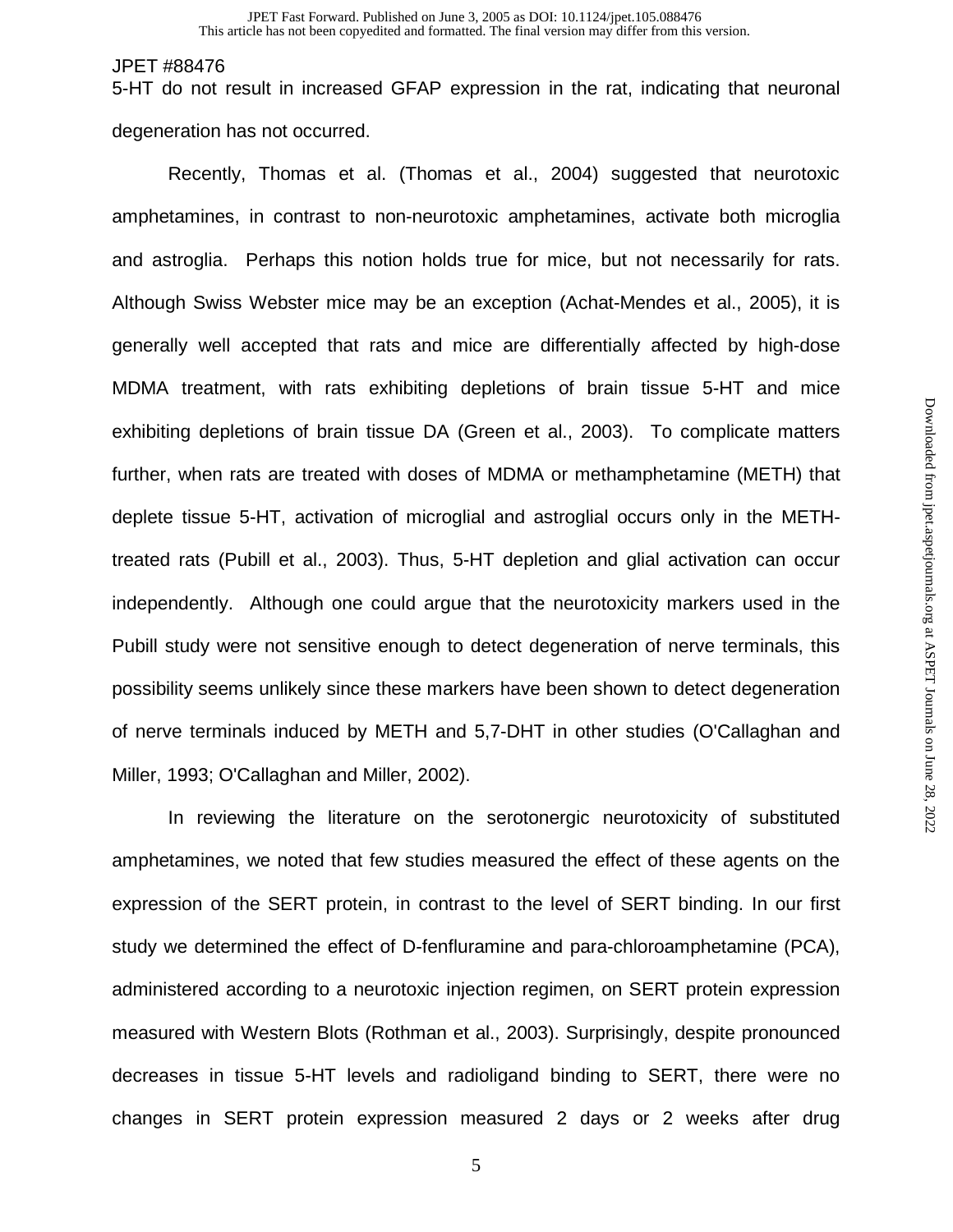administration. Consistent with previous reports, the substituted amphetamine Dfenfluramine also failed to affect expression of GFAP (Bendotti et al., 1994; O'Callaghan and Miller, 1994; Stewart and Slikker, 1999).

In light of our results with D-fenfluramine and para-chloroamohetamine, we administered MDMA according to a neurotoxic regimen and measured SERT and GFAP protein expression 2 weeks later (Wang et al., 2004). As a control, we administered the neurotoxin 5,7-dihydroxytryptamine (5,7-DHT) via the intracerebroventricular (i.c.v.) route in a separate group of animals. We hypothesized that both MDMA and 5,7-DHT would decrease SERT expression and increase GFAP expression. Interestingly, it was observed that MDMA had no effect on either SERT or GFAP expression, despite large decreases in tissue 5-HT. 5,7-DHT decreased SERT protein expression and increased GFAP consistent with the profile of neurotoxic injury.

One hypothesis to explain how MDMA can decrease SERT binding and function, but not decrease SERT protein expression, is that MDMA alters the distribution of SERT between the plasmalemma and endosome compartments. Presumably, plasmalemmal transporter will be functional whereas endosomal transporter might not be functional. In the present study we determined the effect of MDMA on the expression of SERT protein in subcellular fractions of brain tissue collected 2 weeks after MDMA administration. Additionally, the effects of MDMA on markers for astroglia, microglial and neurons were evaluated at 3 days and 2 weeks after drug treatment. Using a new and more sensitive affinity-purified anti-SERT antibody, the present findings indicate that MDMA treatment does not decrease SERT protein expression in endosomes or plasma membranes. Furthermore, MDMA does not alter the expression of glial markers in a pattern consistent with neurotoxicity.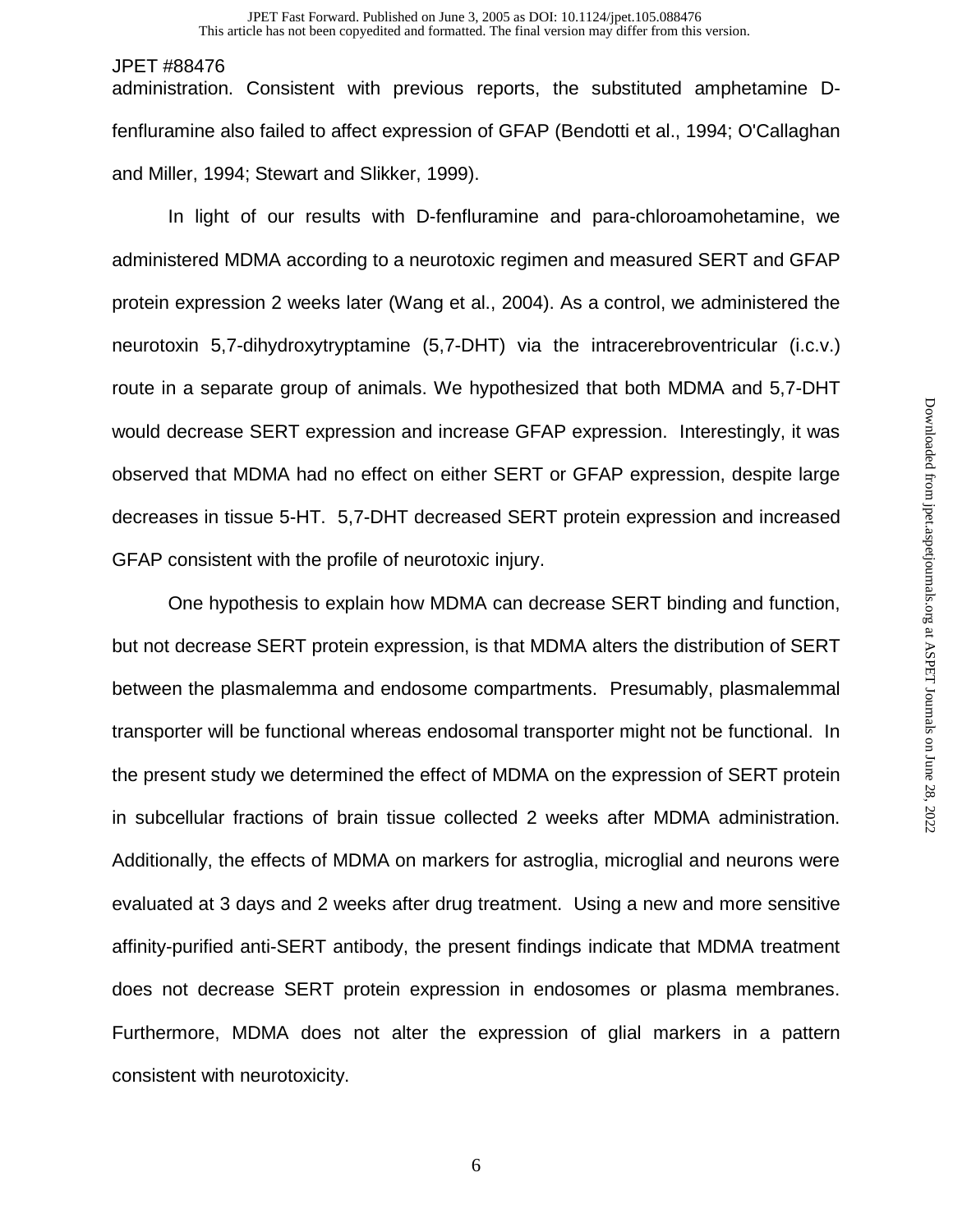#### JPET #88476 **Methods**

Animals.

Male Sprague-Dawley rats, purchased from Charles River Laboratories (Wilmington, MA), weighing 280-320 g were double housed (lights on: 0700-1900 h) with food and water freely available. Rats were maintained in facilities accredited by the American Association of the Accreditation of Laboratory Animal Care, and the procedures described herein were carried out in accordance with the Animal Care and Use Committee of the National Institute on Drug Abuse (NIDA) Intramural Research Program (IRP).

## Experimental design

 Two large groups of animals (N=28 rats per group) were used in these experiments; one group was sacrificed 3 days after drug treatments while the other group was sacrificed 2 weeks after drug treatments. Within each large group of rats, there were 4 drug treatment conditions: 1) i.p. MDMA treatment (n=7), 2) i.p. saline treatment  $(n=7)$ , 3) i.c.v. 5,7-DHT treatment  $(n=7)$ , and 4) i.c.v. vehicle treatment  $(n=7)$ . Post-mortem tissue levels of 5-HT were measured in the frontal cortices of all animals as the primary end-point marker to determine the level of 5-HT depletion produced by drug treatment. We did not perform extensive radioligand binding experiments in this study because it is known that SERT binding decreases in tandem with tissue 5-HT (Green et al., 2003). Based on the post-mortem tissue data, we chose 4 rats from the drug-treated groups that showed similar decreases in tissue 5-HT to generate a uniform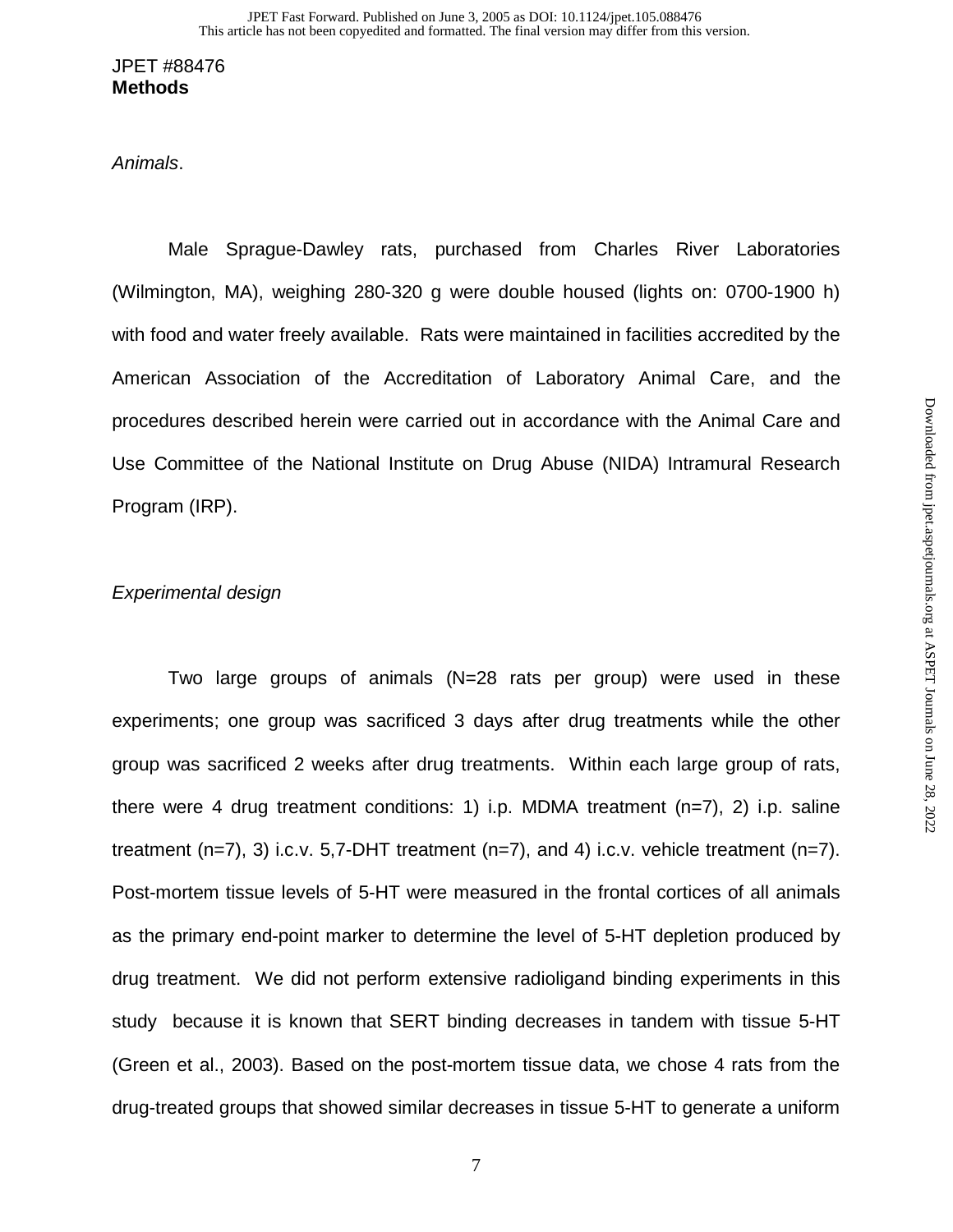sample to assay with Western blots. The main purpose of including the 5,7-DHT treatment groups was to include a known neurotoxin as a positive control.

## Drug Treatments

For MDMA-HCl treatments, rats received i.p. injections of 7.5 mg/kg every two hours for three doses. Control rats received i.p. injections of 1 ml/kg saline on the same schedule. Colonic temperature was measured in all rats that received i.p. injections. A temperature probe (Physitemp Instruments, Inc.) was inserted into the rectum immediately after each i.p. injection and temperature was recorded in degrees C. For 5,7-DHT treatments, rats were pretreated with nomifensine (15 mg/kg, i.p.) 30 min before receiving a single i.c.v. injection of 150 µg in 10 µl vehicle (0.1% ascorbic acid in saline). Control rats received a single i.c.v. injection of 10 µl vehicle. Rats were sacrificed 3 days or 2 weeks later. After sacrifice, the frontal cortex, caudate and hippocampus were dissected. Tissue was kept frozen at  $-70^0$  C until the time of assay by high-performance liquid chromatography with electrochemical detection (HPLC-ECD) or Western blot.

We developed the MDMA dose and injection schedule according to the principles of "effect scaling", rather than "interspecies scaling" (Ricaurte et al., 2000), because the latter approach is hampered by significant limitations (de la Torre and Farre, 2004). Effect scaling involves the determination of drug doses required to evoke equivalent pharmacological responses in rats versus humans. Doses of MDMA (~1.5 mg/kg) that are discriminated readily by rats (Glennon and Higgs, 1992; Baker and Makhay, 1996) are identical to those misused recreationally by humans (Cole and Sumnall, 2003). We therefore administered a dose of MDMA that is 5 times higher than the discriminated dose three times in 6 hours, an effective dose 15 times higher than the dose typically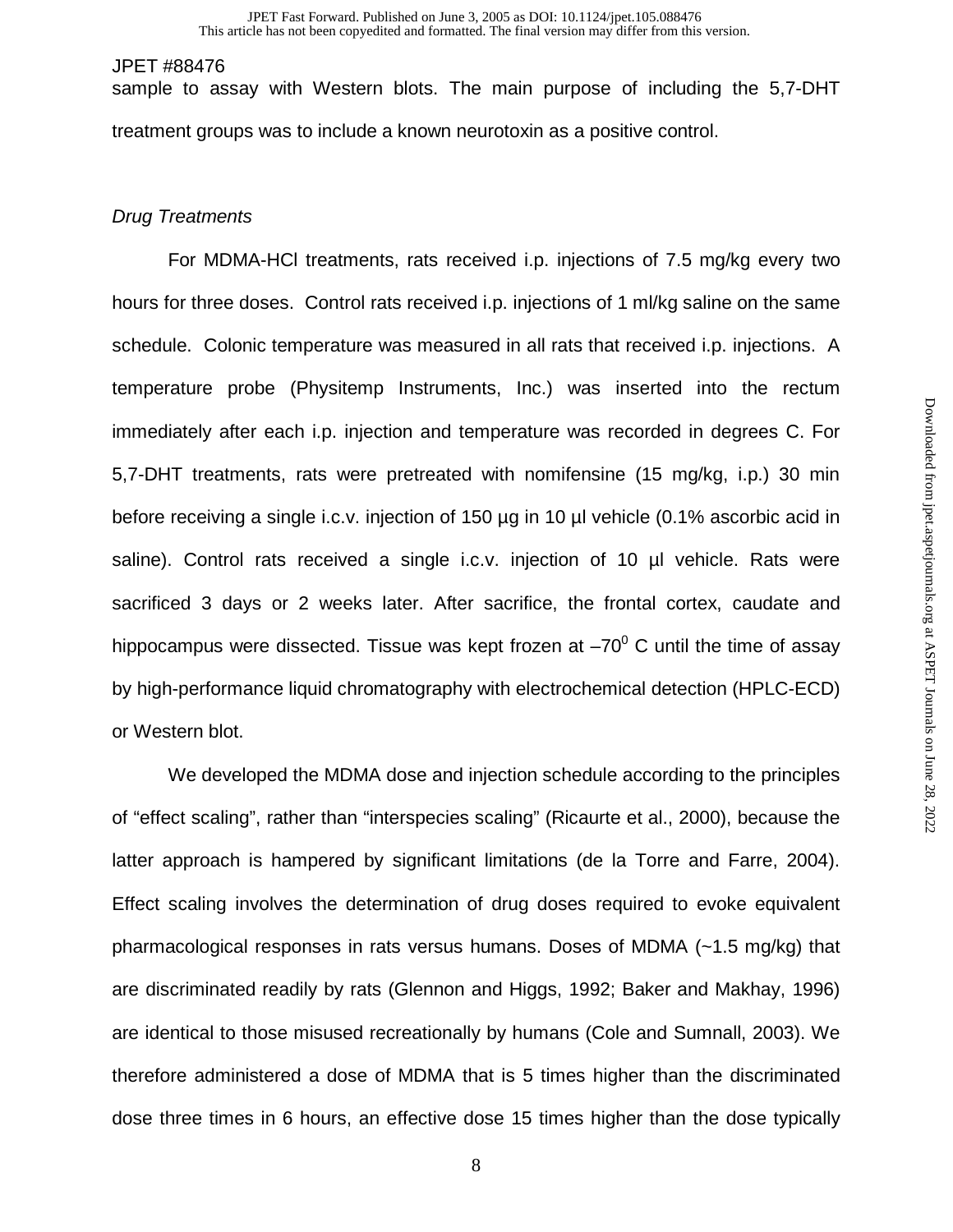taken by a human. We chose a 2-week sacrifice time since this time point is commonly used in the literature as an appropriate time to measure long-term effects of MDMA. The 3-day sacrifice time was chosen to test for the possibility of MDMA-induced transient increases in glial markers.

## Measurement of 5-HT.

 Rat cortical tissue levels of NE, DOPAC, DA, HVA, 5-HT and 5-HIAA were measured using high pressure liquid chromatography with electrochemical detection as previously described (Baumann et al., 1998). All data were acquired and analyzed using a Millennium software system (Waters Millipore, Inc.).

## SERT binding.

 SERT binding assays and preparation of membranes from whole rat brain minus caudate proceeded with minor modifications of published procedures (Nandi et al., 2004). The assay conditions and procedures were as described except for the following changes: assay buffer (10 mM HEPES, 100 mM NaCl, pH 74), and incubation time (2 hr at 25<sup>0</sup> C). We used [<sup>125</sup>Ι]RTI-55 (3β-(4'-<sup>125</sup>iodophenyl)tropan-2β-carboxylic acid methyl ester) and a selective DA transporter blocker (100 nM 4-(2-benzhydryloxy-ethyl)-1-(4 nitro-benzyl)piperidine oxalate) to block DA transporter binding (Greiner et al., 2003).

## Western blot analysis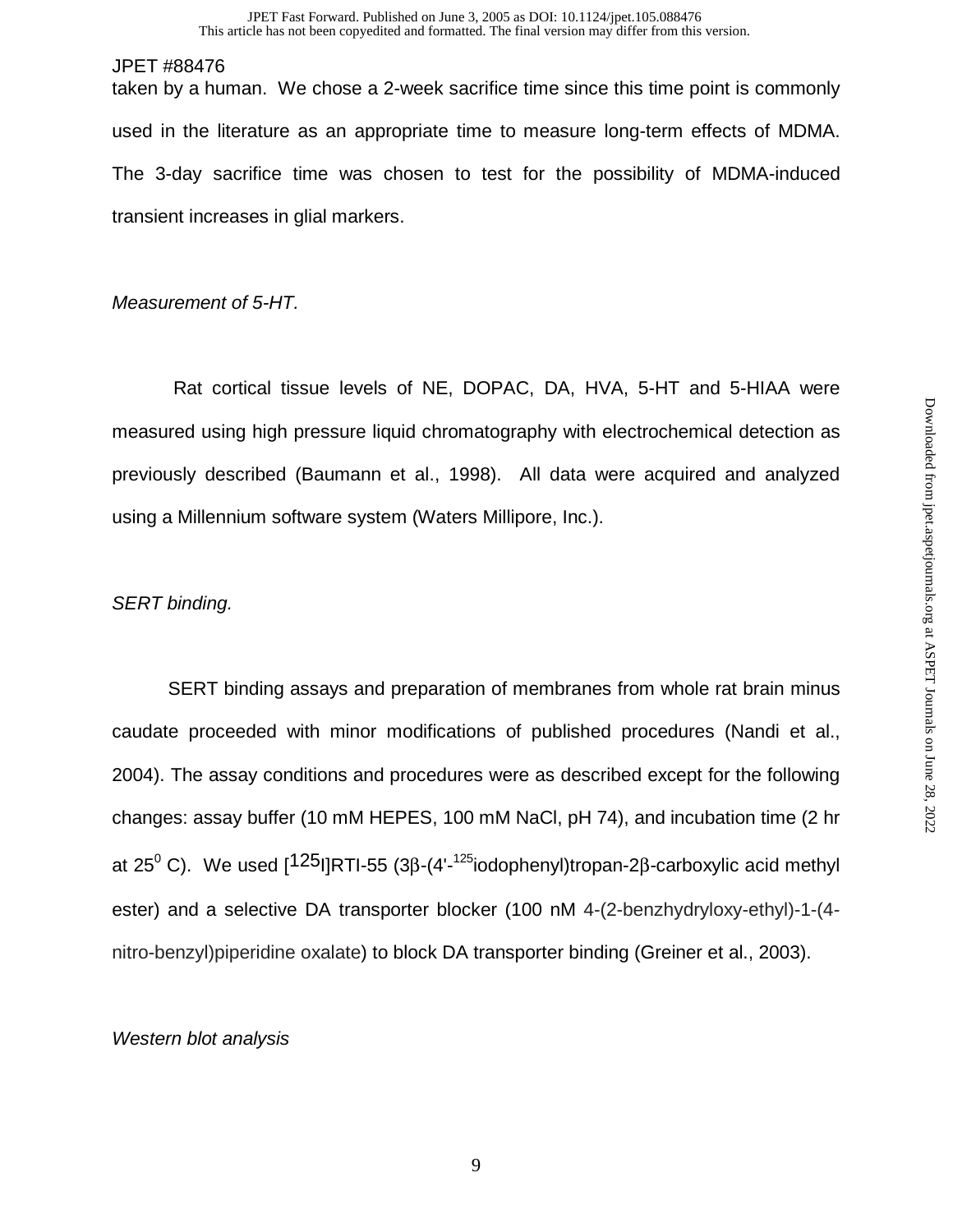Table 1 summarizes the antibodies used in this study. Preliminary experiments were conducted to determine the optimal amount of protein to load on the gel for each antibody. Neuronal markers (synapsin-1), glial markers (GFAP, HSP32) and SERT protein levels were assayed in crude homogenates. Tissues were homogenized by sonication in cold RIPA buffer (1% Igepal CA-630, 0.5% sodium deoxycholate, 0.1% SDS, 1mM PMSF, 10 mg/ml aprotinin, 1 mM sodium orthovanadate in PBS buffer, pH 7.4). Protein concentrations were determined using Pierce BCA Protein Assay Reagent Kit (Rockford, IL) and homogenates were diluted to a concentration of 2 mg/ml with 2X SDS-PAGE loading buffer (Invitrogen, Carlsbad, CA). Samples were boiled for 6 min. Sample protein (6 µg/lane for GFAP and 60 µg/lane for SERT assay) was separated on 8-16% polyacrylamide minigels (Invitrogen, Carlsbad, CA). Proteins separated by electrophoresis were transferred to Immobilon-PVDF membranes (Millipore Corp., Bedford, MA) using a semi-dry apparatus (Bio-Rad, Hercules, CA). Nonspecific binding to membranes was prevented by blocking for 60 min at room temperature in TBS solution, containing 5% nonfat dry milk. Membranes were then probed with various antibodies (Table 1). Membranes were rinsed three times with TBS, and then incubated with 1:5000 dilution of horseradish peroxidase-labeled secondary antibody in TBS solution, containing 0.25% nonfat dry milk for 90 min at room temperature. After washing three more times, antibody complex were visualized by chemiluminesence using a kit from Pierce Biotechnology (Rockford, IL).

To determine the intra-assay variation for the SERT protein assay, a sample of rat caudate was run in 9 lanes of the same gel. Changes in the immunoreactivity values were expressed relative to average value (defined as 100 value), resulting in a  $mean \pm SD = 100.00 \pm 2.67$ .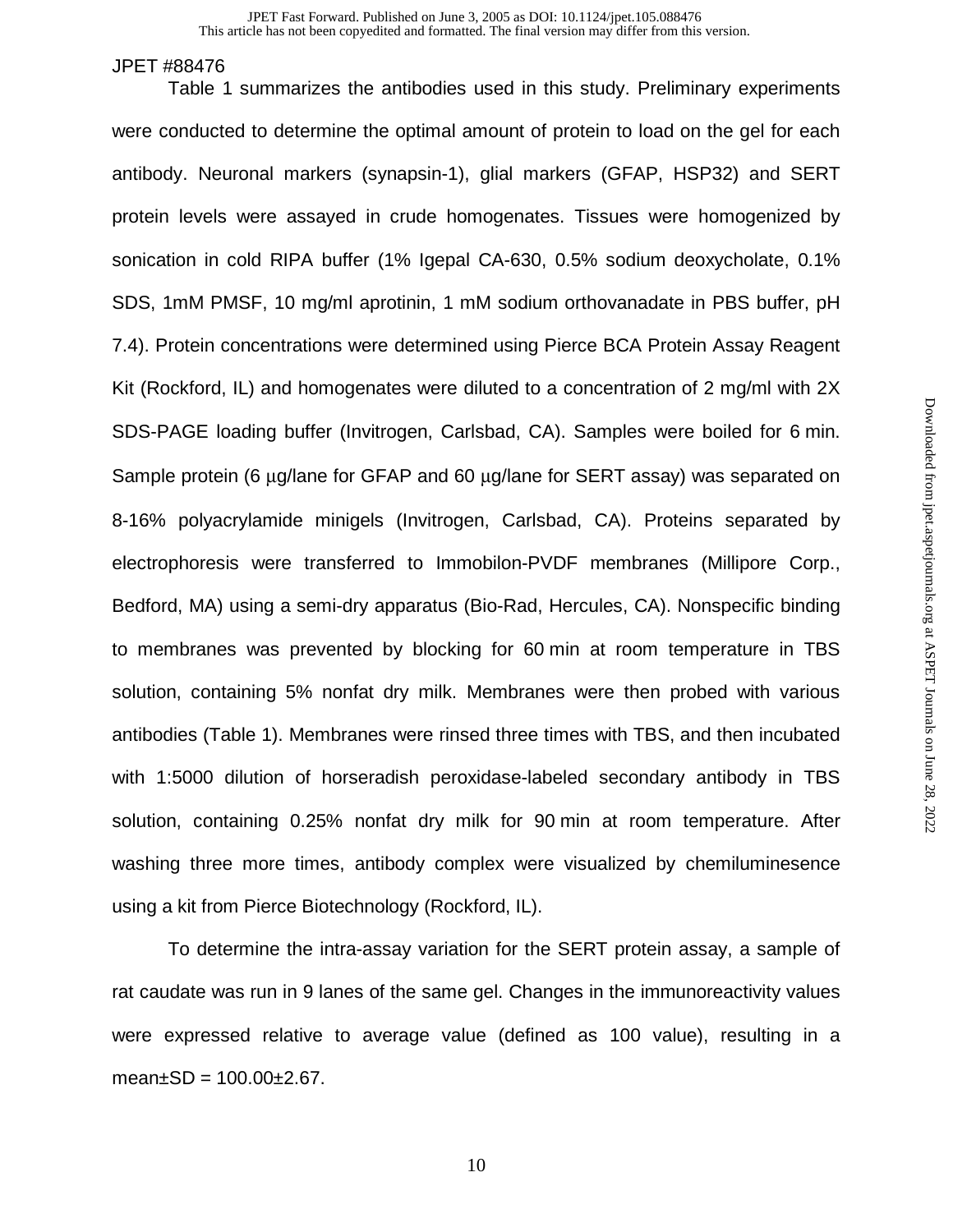In separate experiments, levels of immunoreactive SERT protein were measured in subcellular fractions prepared from the 2-week group. All of these procedures used reagents pre-cooled at 4°C. Caudate, cortex and hippocampus were dissected out into 10 volumes of ice-cold 10 mM Tris/HCL 7.4 buffer, and homogenized by with a polytron. The homogenate (designated H1) was centrifuged for 20 min at 20,000 x g. The pellet was saved (designated P1) and the supernatant (designated S1) was centrifuged at 200,000 x g for 60 min to yield a pellet (designated P2) and a supernatant (designated S2). The subcellular fractions were stored at -80°C. The samples were then processed for Western blot analysis as described above.

## Data analyses and statistics

Western blots were quantitated using standard methods (Jayanthi et al., 2002). Pooled control and treated samples were run side-by-side. The density of the SERT band in the treated sample was divided by the density of the SERT band in the control sample and multiplied by 100 to yield a percent of control. This was done in at least 3 independent experiments. Statistical significance of the SERT binding, 5-HT tissue data and the Western blot data was determined by the Students t-test.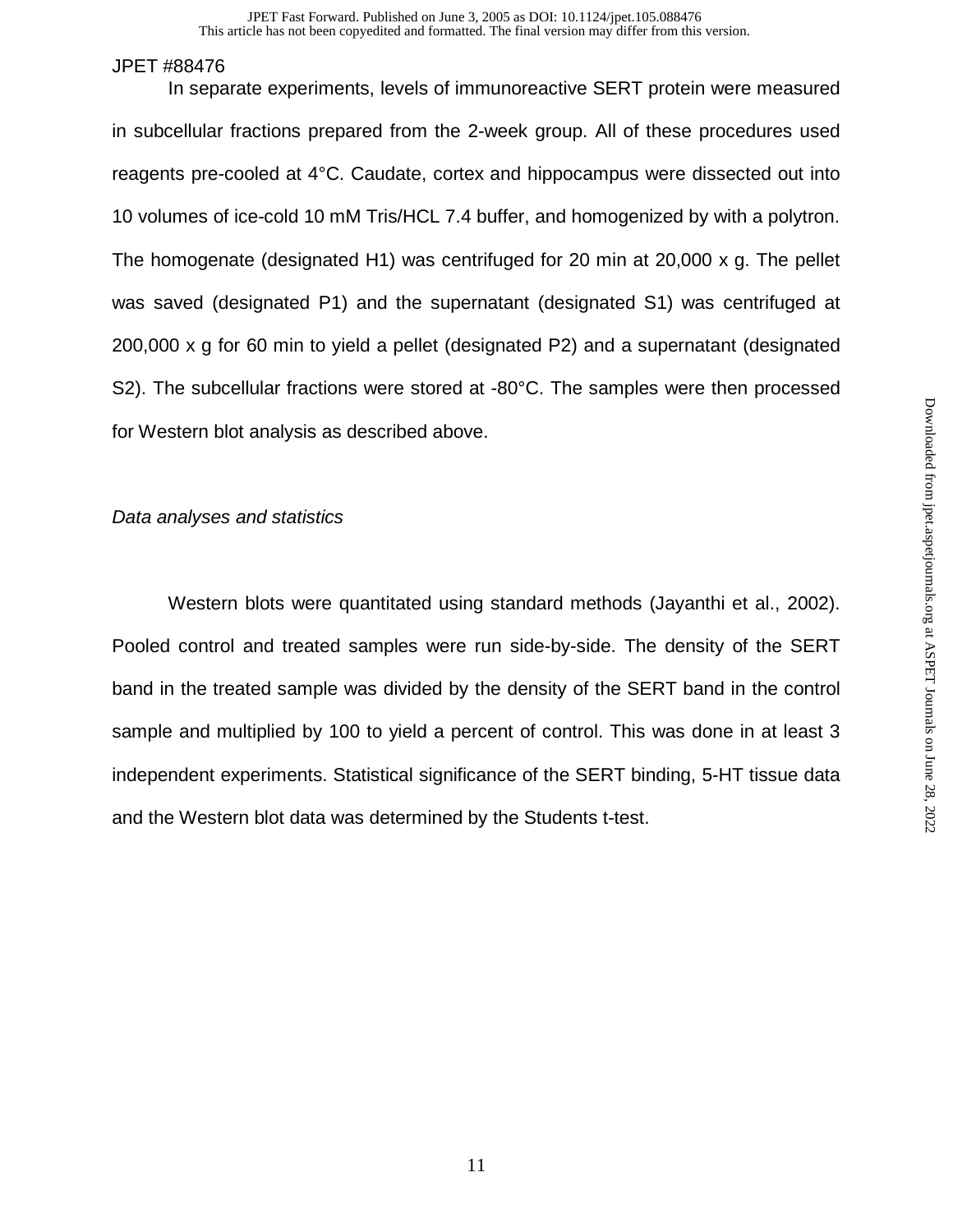## JPET #88476 **Results**

### Characterization of the anti-SERT antibody.

The first set of experiments verified the sensitivity of the affinity-purified antibody generated against N-terminal residues 1-15 of the rat SERT. As reported in Fig. 1A, Western blots of rat brain tissue using the SERT antibody detected 2 bands of molecular weight 50 kDA and 70 kDA, which represent de-gylcosylated and glycoslated transporters, respectively (Yamamoto et al., 1998). To confirm this, we treated 16 µg of homogenate protein with PNGase for 4 hr at  $37^{\circ}$  C and observed a substantial reduction in the 70 kDA band (data not shown). Importantly, immunohistochemical studies with the anti-SERT antibody labeled anatomically defined serotonergic cell bodies and nerve terminals (Fig 1B) (Jacobs and Azmitia, 1992).

## Effects of MDMA and 5,7-DHT on tissue 5-HT

We administered MDMA and 5,7-DHT to separate groups of rats and determined tissue 5-HT in the frontal cortex. Based on these results, we chose 4 rats from each group that showed similar decreases in tissue 5-HT, so as to generate a relatively uniform sample to assay with Western blots. Table 2 reports the 5-HT depletions observed in the selected rats. MDMA reduced 5-HT to a similar extent in both the 3-day and 2-week groups (about 65%). It should be noted that rats treated with MDMA displayed significant hyperthermia; the mean colonic temperature of MDMA-treated rats after the third i.p. injection was  $39.6\pm0.2$  degrees C whereas the temperature of salinetreated rats after the third i.p. injection was 36.9±0.1 degrees C. 5,7-DHT reduced 5-HT to a greater extent at 2-weeks (84.2%) than at 3-days (50.7%), indicating an evolving neurotoxic response.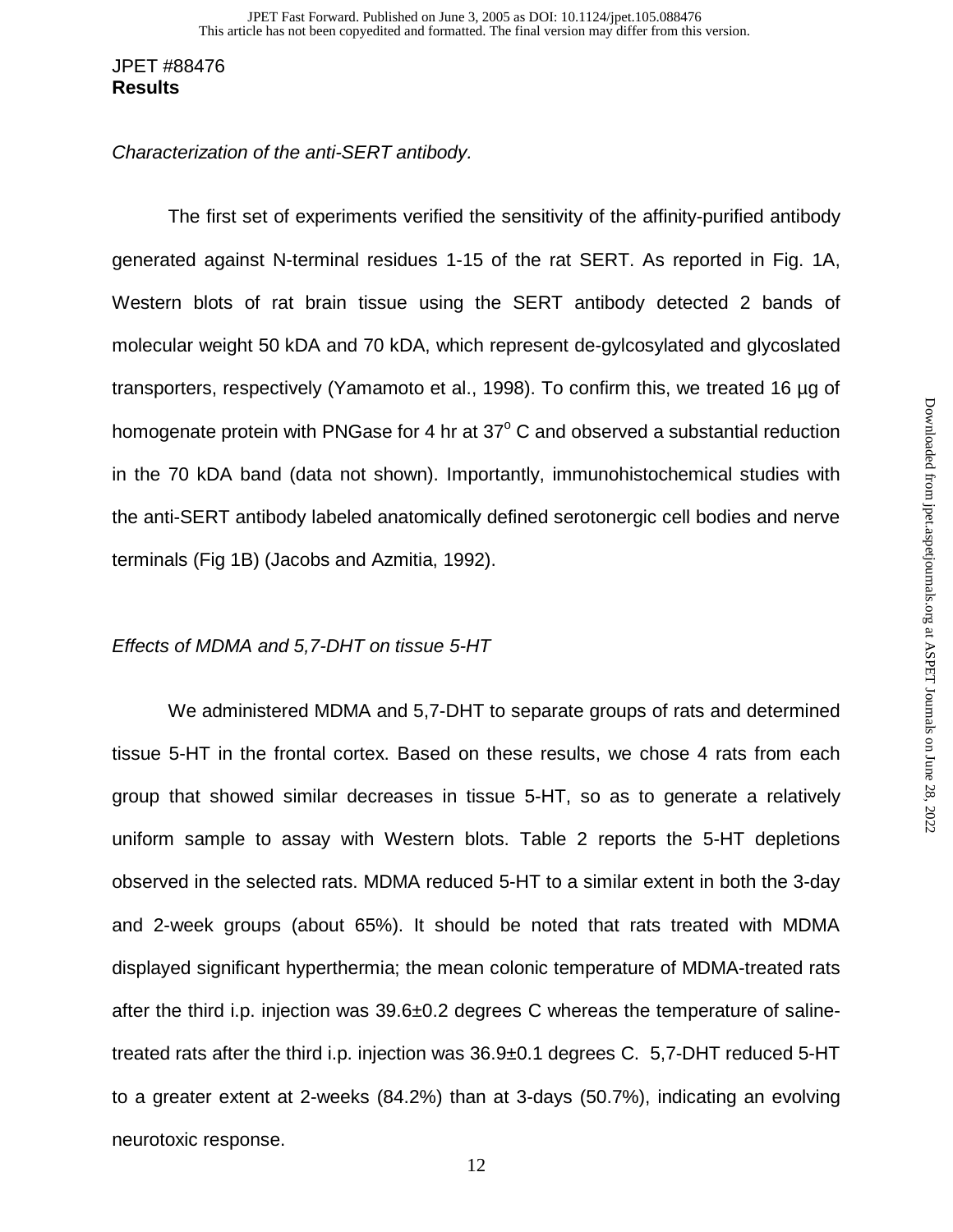Effect of MDMA and 5,7-DHT on glial and neuronal markers.

We determined the effect of drug treatments on both glial and neuronal markers using a crude homogenate prepared from frontal cortex, caudate and hippocampus. Microglial activation has been monitored using HSP32 (Acarin et al., 2002) and the peripheral benzodiazepine receptor (PBR) (Casellas et al., 2002), although both can also be expressed in astroglia (Kuhlmann and Guilarte, 2000; Bechtold and Brown, 2003). MDMA administration increased HSP32 expression about 30% in cortex and caudate in the 3-day group, but not in the 2-week group. MDMA and had no effect on HSP expression in the hippocampus (Fig. 2A). In contrast, 5,7-DHT increased HSP32 expression by 50-70% in the cortex and caudate in both the 3-day and 2-week groups, and increased HSP32 expression in the hippocampus in the 2-week group (Fig 2B). As reported in Fig 3, MDMA administration failed to change GFAP expression in any brain region in either the 3-day and 2-week groups. Administration of 5,7-DHT increased GFAP expression by about 40% in the cortex and hippocampus in the 2-week, but not the 3-day group. In striatum, 5,7-DHT increased GFAP expression in the 3-day and 2 weeks groups. Neither MDMA nor 5,7-DHT altered PBR (Fig. 4) or synapsin-1 expression (Fig. 5).

Effect of MDMA and 5,7-DHT treatments on SERT protein expression.

We determined the effect of MDMA and 5,7-DHT administration on SERT protein expression using crude homogenates (Fig. 6). As also noted in Fig. 1, the SERT antibody detected a 70 kDA and 50 kDA band. The graphs in Fig. 5 report the results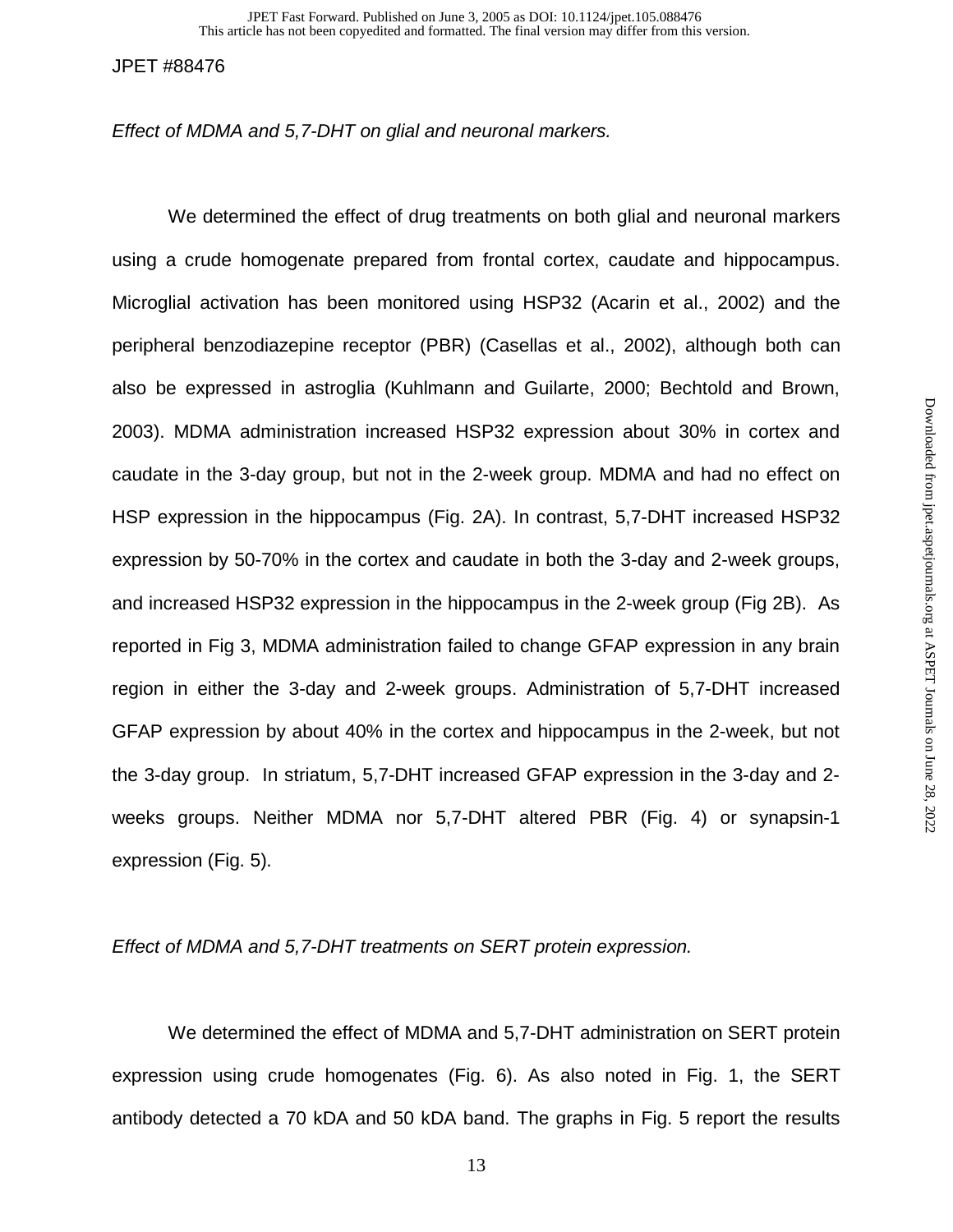obtained with the 50 kDA band. Essentially identical results were obtained with the 70 kDA band. MDMA did not alter SERT expression in any brain region in either the 3-day or 2-week groups. In contrast, 5,7-DHT decreased SERT expression by about 40% in all 3 brain regions in the 2-week, but not the 3-day group.

### Effect of MDMA and 5,7-DHT on SERT protein expression in sub-cellular fractions.

Because we failed to observe an effect of MDMA on SERT protein expression at either 3 days or 2 weeks post-injection, we examined the effect of MDMA on SERT protein expression in sub-cellular fractions enriched in plasma membranes or endosomes at 2 weeks after administration of MDMA. As reported in Fig. 7, the procedure we used to generate sub-cellular fractions yielded a good separation of markers for plasma membranes (Na<sup>+</sup>/K<sup>+</sup> ATPase, (Schimmel et al., 1973)) and endosomes (EEA1, (Mu et al., 1995)). Fractions H1 and P1 are enriched with plasma membranes and almost undetectable levels of endosomes. Fraction P2 is highly enriched with endosomes and no detectable plasma membranes.

Interestingly, when probed with the SERT antibody, fractions H1 and P1 demonstrated both the 70 kDa and 50 kDA bands, whereas fractions P2 and S2 showed only the 70 kDa band (Fig. 8), indicating that the endosomal fractions are enriched with the glycosylated form of SERT. As reported in Fig. 8, treatment with MDMA did not alter SERT protein expression (50 kDa band) in any fraction prepared from the 3 brain regions sampled. Essentially identical results were obtained with the 70 kDa band (data not shown).

## Effect of MDMA on SERT binding.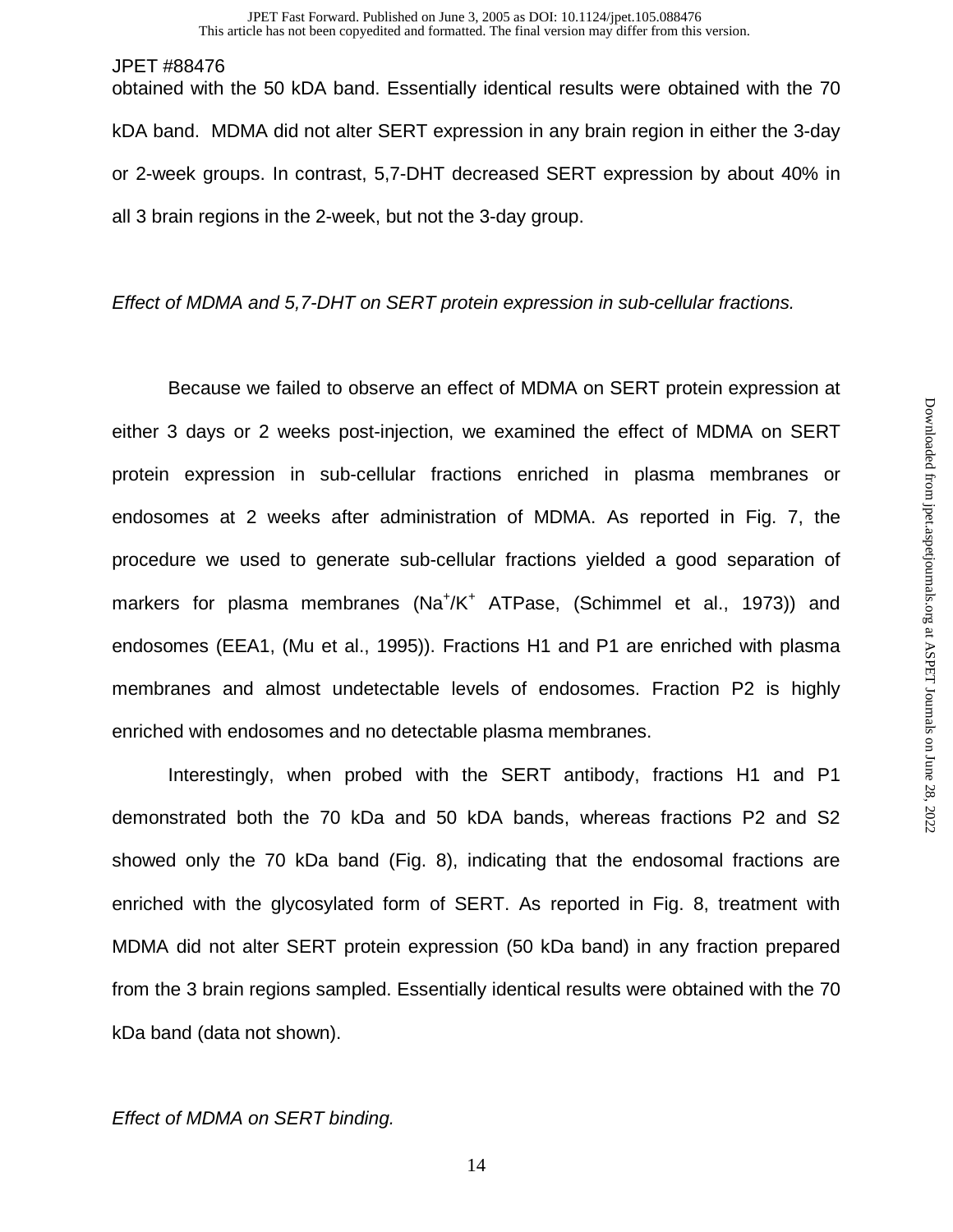This article has not been copyedited and formatted. The final version may differ from this version. JPET Fast Forward. Published on June 3, 2005 as DOI: 10.1124/jpet.105.088476

### JPET #88476

In order to verify that our MDMA injection paradigm decreases SERT binding, a separate group of rats were treated with MDMA or saline and sacrificed 2-weeks after treatment. Membranes were prepared from whole brain minus caudate and SERT binding sites were labeled with the cocaine analog, [<sup>125</sup>I]RTI-55. The results, reported in Fig. 9, demonstrated that MDMA decreased SERT binding by 82%.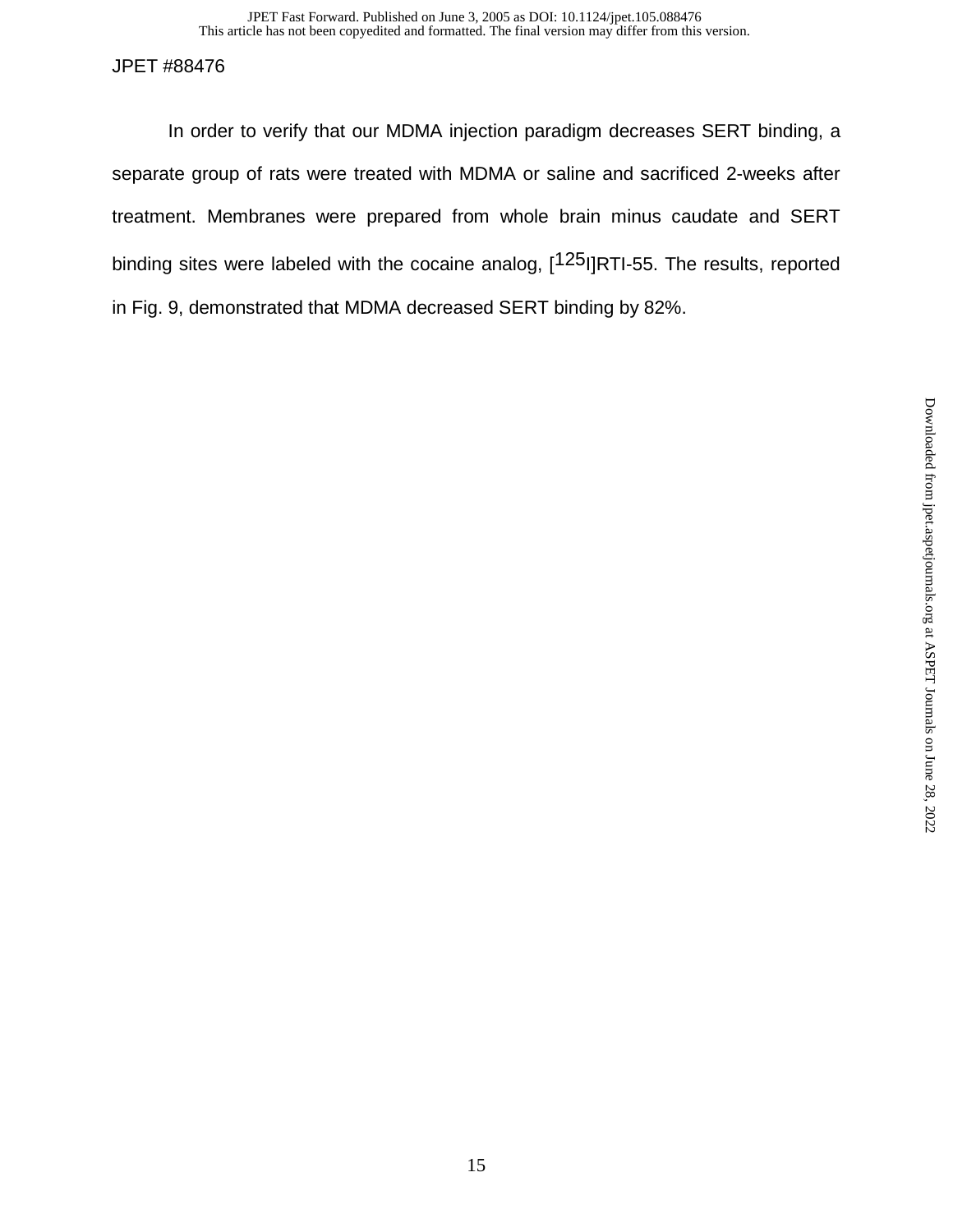### JPET #88476 **Discussion**

### Findings in this study.

 The major findings from this study are as follows. First, administration of highdose MDMA, which depletes brain tissue 5-HT and reduces SERT binding, does not alter expression of SERT or GFAP. Second, administration of the established 5-HT neurotoxin 5,7-DHT depletes brain tissue 5-HT, decreases SERT protein and increases GFAP. Thus, 5,7-DHT produces a profile of neuronal and glial responses that are consistent with neurotoxic damage, whereas MDMA does not. Finally, the differential effects of MDMA on SERT binding (i.e. reductions in binding) versus SERT protein expression (i.e. no change in SERT protein) can not be explained on the basis of altered SERT trafficking following MDMA treatment.

In our previous study (Wang et al., 2004), we reported that administration of MDMA at a dose that depletes 50% of brain 5-HT fails to decrease the expression of SERT protein, or increase expression of GFAP, an accepted marker for neurotoxicity. In contrast, administration of 5,7-DHT, a known neurotoxin, decreases SERT expression and increases GFAP expression. A central question raised by our previous work is how can MDMA administration decrease SERT binding and function without changing SERT protein expression. In view of data demonstrating the importance of intracellular trafficking of SERT (Blakely and Bauman, 2000), we hypothesized that administration of MDMA altered the distribution of SERT between the plasmalemma and endosomal compartments. It is assumed that SERT inserted into plasma membranes will be functional whereas SERT within endosomes may not be functional in vivo and not accessible to radioligands used to label SERT in vitro. In the present study, we used a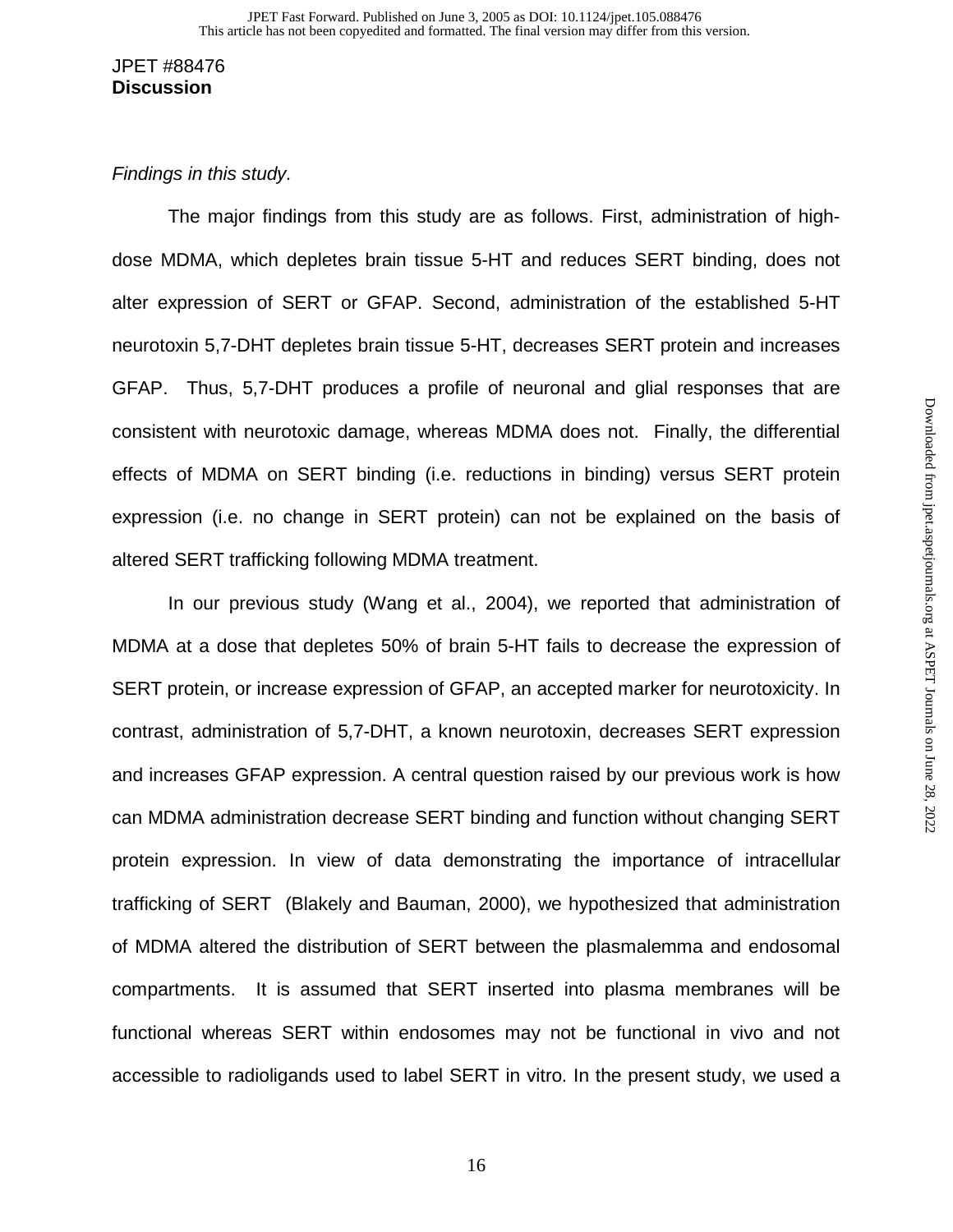more sensitive affinity-purified antibody to extend our previous findings and to test the "altered intracellular trafficking" hypothesis.

 The new antibody we used worked quite well for both Western blots and immunohistochemistry (Fig. 1). The antibody detected bands with MWs of 70 kDa and 50 kDA, which are the glycosylated and de-glycosylated forms of SERT, respectively (Yamamoto et al., 1998). The SERT antibody could be used to clearly identify serotonergic nerve terminals and fibers in immunohistochemical studies**.** We believe that these studies validate the selectivity and sensitivity of this antibody. The fractionation procedure we used effectively generated fractions enriched with plasma membranes without detectable levels of endosomal membranes (Fig. 7: H1 and P1) and a fraction enriched with endosomal membranes without detectable levels of plasma membranes (Fig. 7: S2). Interestingly, the fractionation procedure also physically separated the 70 kDa and 50 kDa forms of SERT, indicating that plasma membranes are enriched with the de-glycosylated SERT and that endosomes are enriched with the glycosylated SERT. Two weeks after MDMA administration, in the presence of a 68% depletion of cortical 5-HT, there were no changes in SERT protein expression in any brain region, in either endosomes or plasma membranes. These data appear to rule out changes in transporter trafficking as an explanation for why MDMA reduces SERT binding and function without altering SERT protein expression.

At the present time, it is clear that our investigations to-date have failed to determine why MDMA treatment causes a decrease in SERT binding and function, but not a decrease in SERT protein expression. We can only speculate that MDMA must ultimately either re-locate SERT into a compartment where it is non-functional in vivo and inaccessible to radioligand binding in vitro. A possible mechanism that remains to be explored include alterations in the activity of p38 mitogen-activated protein kinase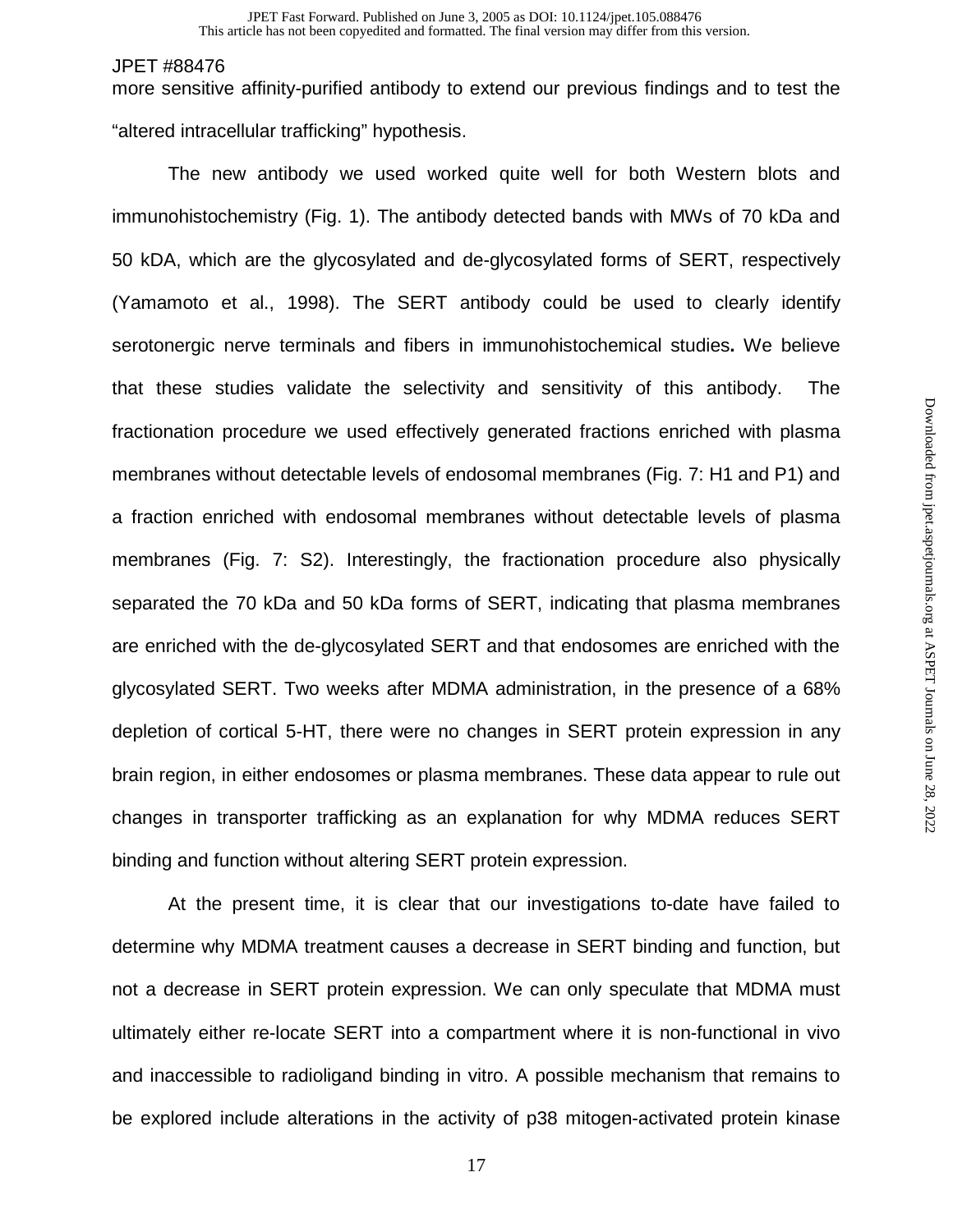(Samuvel et al., 2005). Inhibition of p38 mitogen-activated protein kinase decreases the activity of its substrate, phosphoMAPKAPK, which leads to decreased SERT activity. Thus, it is possible that MDMA produces long-term changes in this regulatory pathway, resulting in long-term decreases in SERT function. Another possibility is that administration of MDMA results in less plasma membrane SERT being located in lipid rafts. Since SERT proteins not associated with lipid rafts are not functional, this also could provide a mechanism to reduce SERT activity but not SERT protein levels (Magnani et al., 2004).

Using our more sensitive anti-SERT antibody, we confirmed and extended our previous findings (Wang et al., 2004). Our previous work measured expression of SERT and GFAP 2 weeks after MDMA administration and failed to see any changes. Although the 2-week time point is generally accepted as being relevant to detecting neurotoxic effects of MDMA, it was possible that changes consistent with neurotoxicity had occurred earlier, and had normalized by 2 weeks. Thus, in the present study we measured all end-points at 3 days and 2 weeks after MDMA administration. We also assessed additional markers of neurotoxicity, including synapsin-1 to detect signs of neuronal degeneration (Monnet-Tschudi et al., 1995), HSP32 to detect signs of neuronal stress and microglial activation (Acarin et al., 2002; Bechtold and Brown, 2003) and the peripheral benzodiazepine receptor (PBR) to detect signs of microglial activation (Pubill et al., 2003). It must be mentioned that HSP32 (Bechtold and Brown, 2003) and the PBR (Kuhlmann and Guilarte, 2000) can be expressed on astroglia in addition to microglial. Thus, the results obtained with these markers must be interpreted in concert with changes in GFAP.

The results, detailed in Figs. 2-6, indicate that administration of MDMA failed to produce astrogliosis in either the 3-day or the 2-week group, or alter expression of the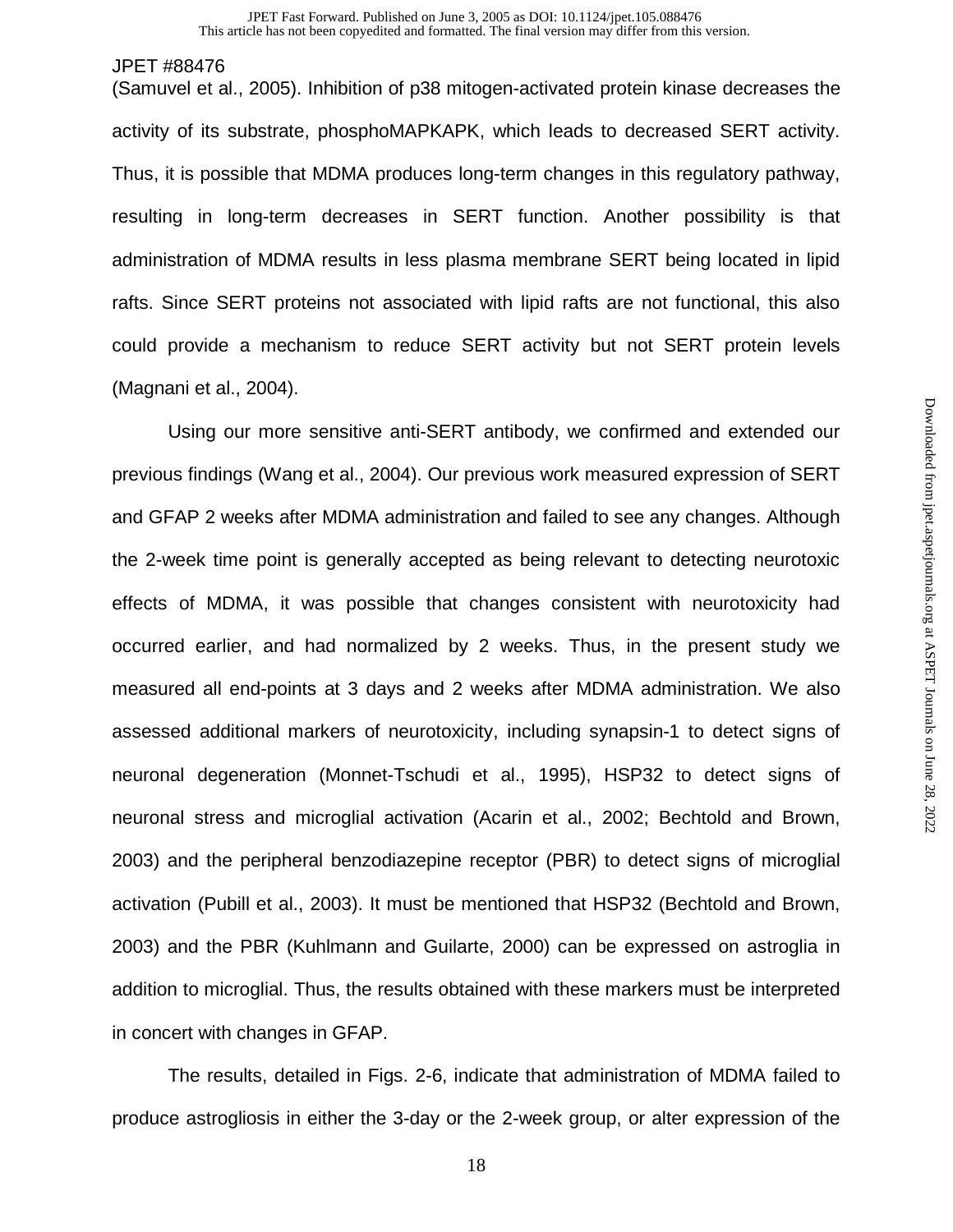PBR, indicating no evidence of microgliosis. The transient increase in HSP32 expression is most likely related to the occurrence of hyperthermia in the MDMA-treated rats, which is known to increase HSP32 expression (Bechtold and Brown, 2003). As noted in the Results section, administration of MDMA according to the dosing regimen employed here caused a sustained hyperthermic response that lasted at least 4 hours post-injection. Importantly, MDMA treatment did not alter expression of the SERT protein in either the 3-day or 2-week groups. The data obtained with synapsin-1 were not revealing, since 5,7-DHT treatment failed to decrease expression of synapsin-1. The simplest explanation of this is that the proportion of synapsin-1 in the degenerating 5-HT nerve terminals was too small a fraction of the total to be detected. The findings with MDMA contrast sharply with the effects of the known neurotoxin, 5,7-DHT. Administration of 5,7-DHT decreased SERT expression, increased GFAP expression and increased HSP32 expression in both the 3-day and 2-week groups. Interestingly, 5,7-DHT decreased SERT expression at 2-weeks, but not 3-days, indicating that some time must elapse for the lesion to fully develop. Viewed collectively, these data support the hypothesis that 5-HT depletion induced by MDMA might not be due to axotomy.

### Literature review.

Many studies demonstrate that MDMA administration produces long-term reductions in markers of the serotonergic nerve terminal (Green et al., 2003). Although Swiss Webster mice may be an exception (Achat-Mendes et al., 2005), it is generally well accepted that rats and mice are differentially affected by high-dose MDMA treatment, with rats exhibiting depletions of brain tissue 5-HT and mice exhibiting depletions of brain tissue DA (Green et al., 2003). The effects of MDMA on 5-HT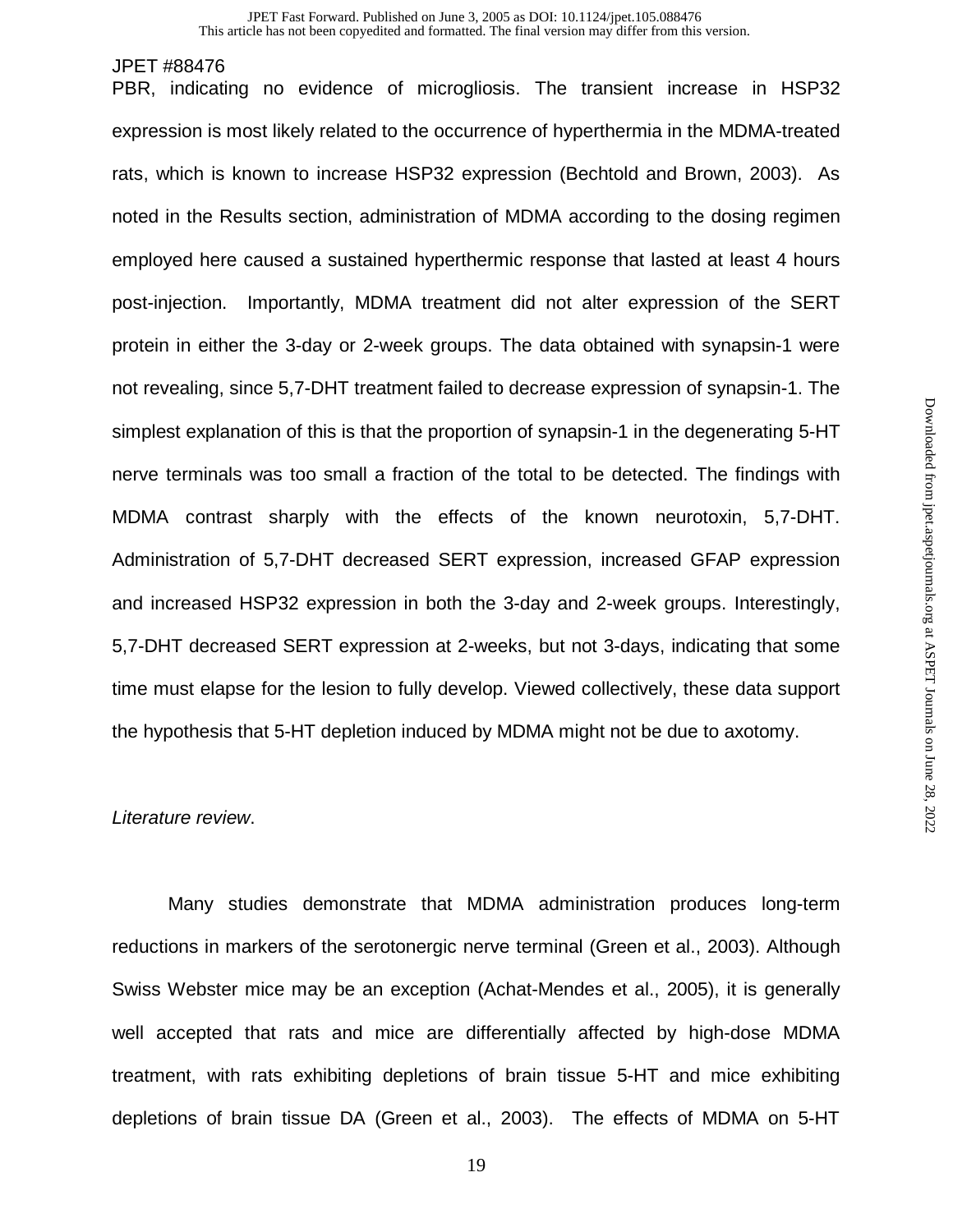markers in rats include depletions in tissue 5-HT levels, decreases in SERT binding and reduction of tryptophan hydroxylase activity (Sprague et al., 1998; Ricaurte et al., 2000; Lyles and Cadet, 2003). Evidence that these changes result from death of nerve terminals (axotomy) is based primarily on immunohistochemical analysis of 5-HT (O'Callaghan and Miller, 2002). However, the use of semi-quantitative immunohistochemical methods with intact nerve terminals possessing considerably less 5-HT could produce misleading results if not supported by other neurotoxicity markers. Thus, there is clearly a need to test the hypothesis that MDMA produces axotomy using additional measures of neurotoxicity.

 Several published studies examined the effect of MDMA administration on validated markers of neurotoxicity. O'Callaghan and associates determined the effect of MDMA treatment on expression of GFAP in rats (O'Callaghan and Miller, 1993; O'Callaghan and Miller, 2002). They observed no change in GFAP expression except at exceedingly high doses (at least 75 mg/kg twice daily for 4 days). Moreover, this group reported that when MDMA and 5,7-DHT produce a similar decrease in 5-HT depletion (about 70%), only 5,7-DHT increased GFAP (O'Callaghan and Miller, 1993). Pubill et al. (Pubill et al., 2003) administered MDMA (20 mg/kg bid x 4 days) and assessed SERT binding and glial activation 3 and 7 days post-treatment. Despite the expected decreases in SERT binding, there were no changes in several measures of glial responses. For example, MDMA administration failed to increase [<sup>3</sup>H]PK-11195 binding, which labels the PBR, or induce expression of OX-6, both markers for microglial activation. Similarly, MDMA administration failed to induce astroglial activation, as indicated by Western blot measurement of GFAP and HSP27 expression. In support of these findings, Bai et al. (Bai et al., 2001) reported that MDA administration (10 mg/kg) failed to increase GFAP expression. In contrast, Aguirre et al. (Aguirre et al., 1999)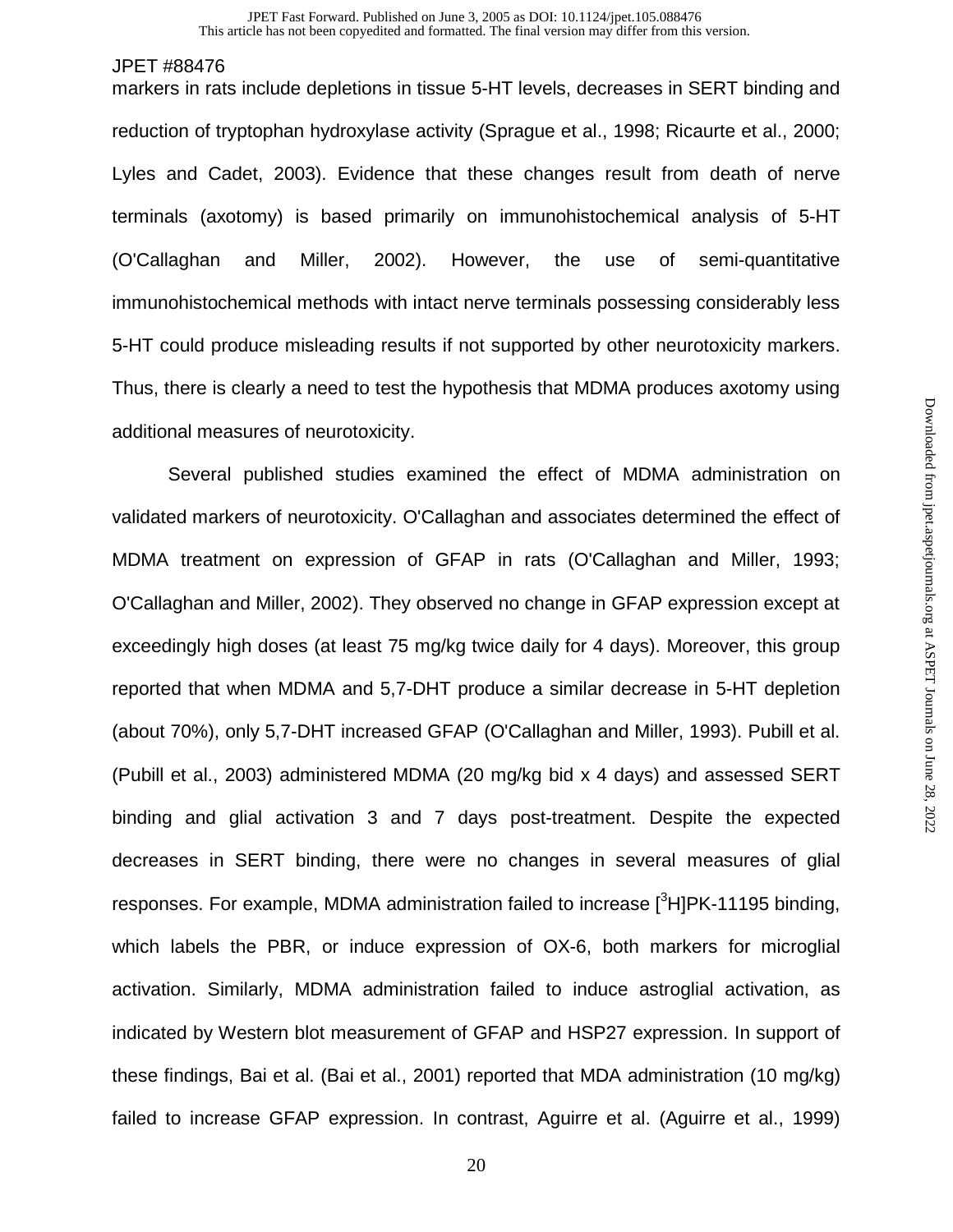reported that a single dose of MDMA (20 mg/kg, i.p.) increased GFAP expression in the hippocampus. The reasons for these discrepant results are unclear, but may related to the route of MDMA administration or specific strain of rats tested in each study. Most of the studies cited above administered MDMA via the s.c. route (O'Callaghan and Miller, 1993; Bai et al., 2001; O'Callaghan and Miller, 2002; Pubill et al., 2003), whereas Aguirre et al. (Aguirre et al., 1999) administered MDMA via the i.p. route. MDMA administration to female C57BL6/J mice increased striatal GFAP expression (O'Callaghan and Miller, 1994; Miller and O'Callaghan, 1995). However, MDMA persistently depletes dopamine in the mouse, and the observed increase in GFAP expression could reflect dopaminergic axotomy. Taken together, the available findings indicate that MDMA-induced 5-HT depletion in the rat can occur without significant changes in GFAP expression.

 Although MDMA administration fails to increase glial markers of neurotoxicity, it is well known that MDMA administration, even a single relatively low dose, results in neuronal damage as assessed by silver staining (Commins et al., 1987; Jensen et al., 1993). Similar results are obtained with the newer stain, Fluoro-Jade B (Schmued and Hopkins, 2000). As reviewed in detail elsewhere (Jensen et al., 1993), much of the staining is not associated with serotonergic nerve terminals, indicating that MDMA can produce some degree of non-serotonergic brain damage. This is not surprising, since MDMA could damage non-serotonergic neurons via its hyperthermic and sympathomimetic effects (Cole and Sumnall, 2003; Green et al., 2003).

 The findings reported here for the rat demonstrate that a dosing regimen of MDMA that produces long-lasting depletion of brain 5-HT fails to alter either expression of SERT or expression of astroglial and microglial markers. The dosing regimen we used, which was rationally chosen based on "effect scaling" (see Methods), uses lower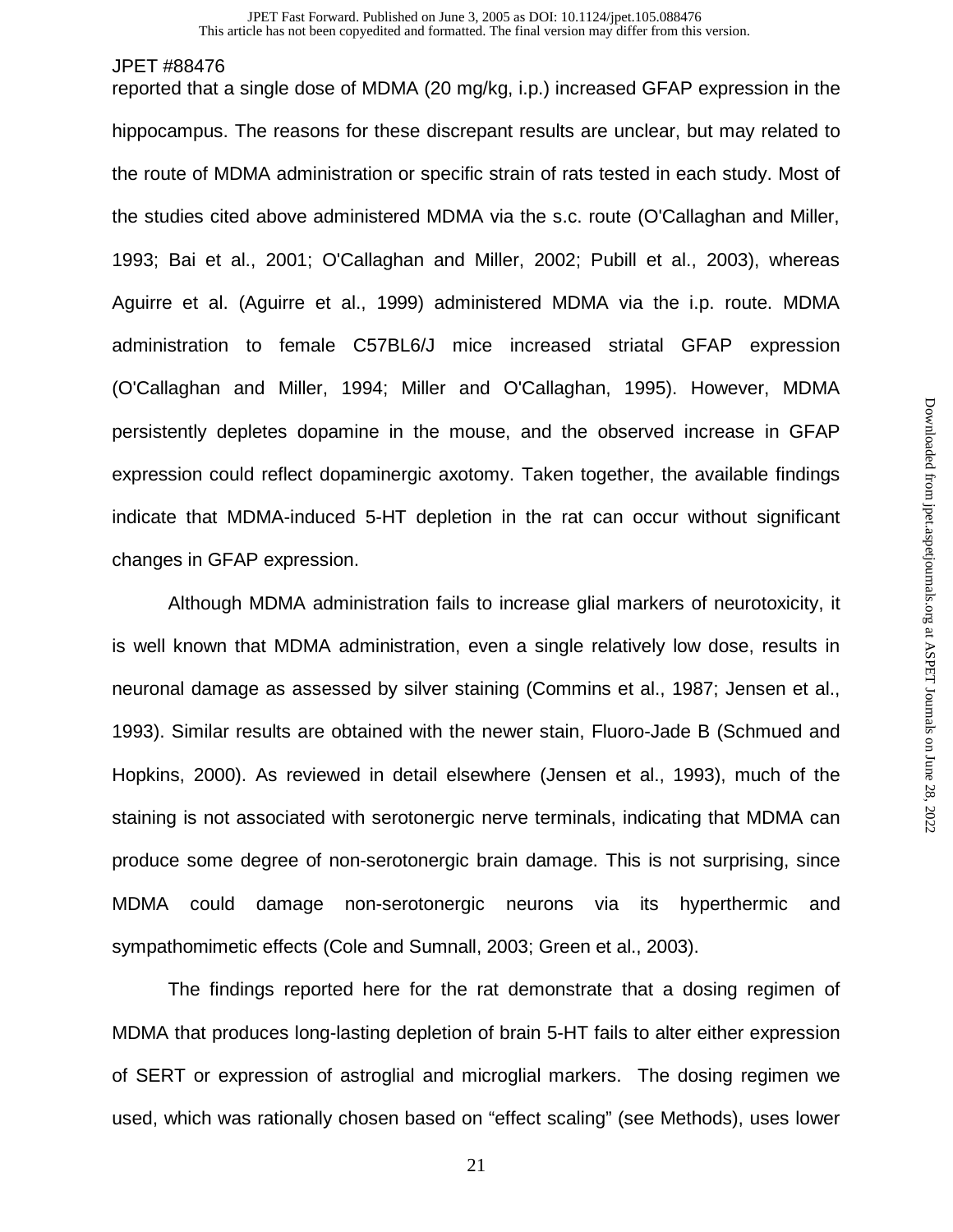doses than those used by some other investigators. However, our dosing regimen produces acute hyperthermia and long-term 5-HT depletions that are comparable to other studies employing much higher doses (Battaglia et al., 1987; Commins et al., 1987; Scanzello et al., 1993). In our experience, administration of 3 sequential doses of MDMA at 7.5 mg/kg constitutes the upper limit of dosing that can be used without killing ~15-20% of rats. The decrease in SERT expression and increase in GFAP expression induced by i.c.v. administration of 5,7-DHT, a known neurotoxin, shows that the Western blot assays can detect changes expected to occur following neurotoxic injury. It is interesting that SERT expression level in 5,7-DHT-treated rats is higher than expected based on the degree of 5-HT depletion. A possible explanation is that whereas 5-HT in compromised nerve terminals is cleared rapidly via metabolic pathways, large integral membrane proteins are probably cleared much more slowly. It seems unlikely that we are measuring proteolytic fragments of the SERT, since the bands we quantitated occurred at the expected molecular weight.

 As noted in several reviews (Sprague et al., 1998; Ricaurte et al., 2000; Lyles and Cadet, 2003), numerous variables affect MDMA responses, including dosage, species, ambient and body temperature, and route of administration (Bai et al., 2001; Esteban et al., 2001). Under the conditions used here, MDMA administration failed to produce changes consistent with axotomy. These findings are similar to those we found with using d-fenfluramine and para-chloroamphetamine (Rothman et al., 2003). The simplest explanation of our data is that, using our dosing regimen, administration of MDMA, d-fenfluramine or para-chloroamphetamine leads to functional inactivation of SERT, not serotonergic axotomy (Molliver and Molliver, 1990).

 In conclusion, this study demonstrates the MDMA administration to rats does not decrease SERT expression or increase validated markers of neurotoxicity. These data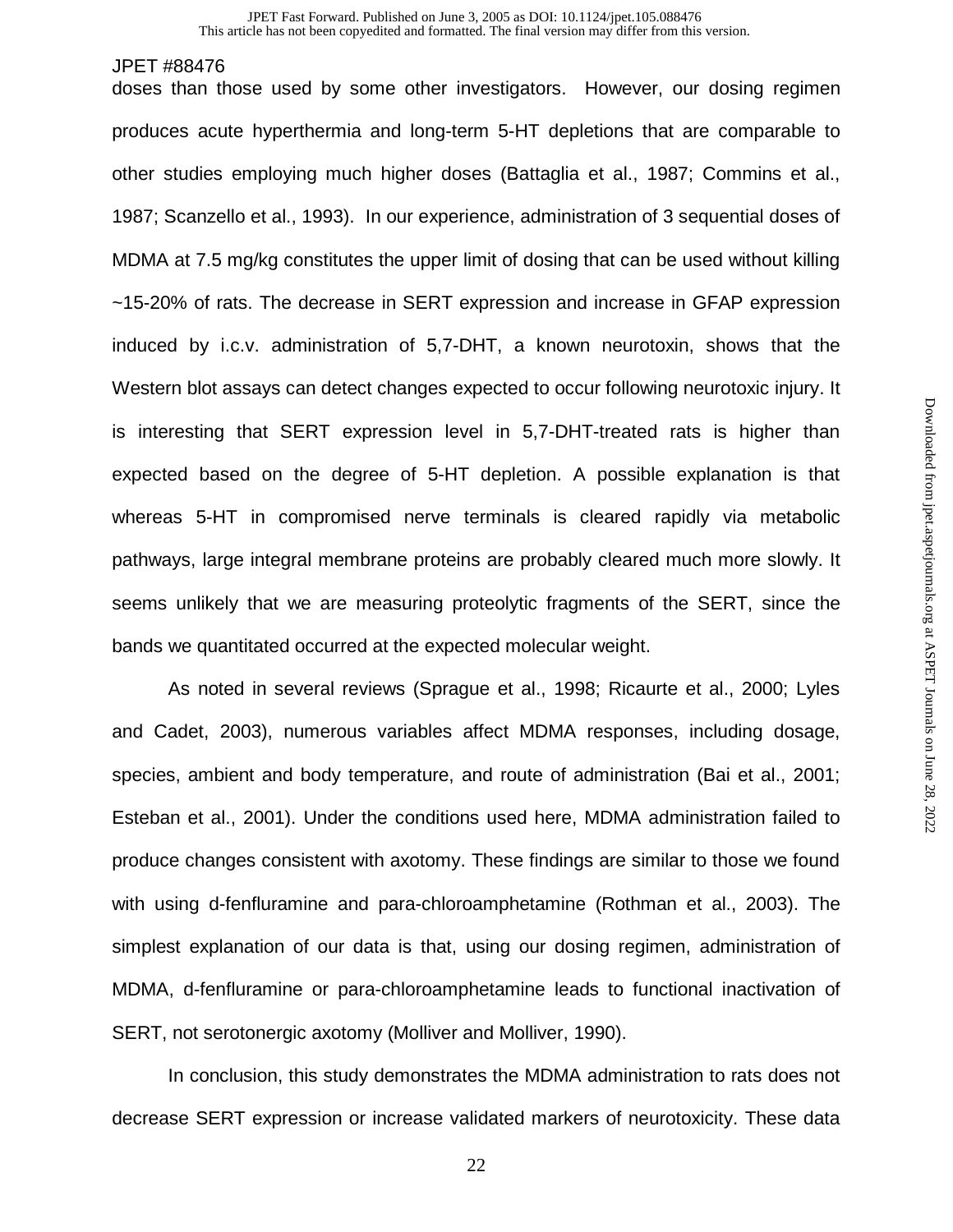suggest that the putative serotonergic toxicity of substituted amphetamines should be re-examined using immunological methods to measure SERT protein changes, and explanations other than axotomy should be sought to explain the long-lasting changes produced by MDMA on SERT binding and function.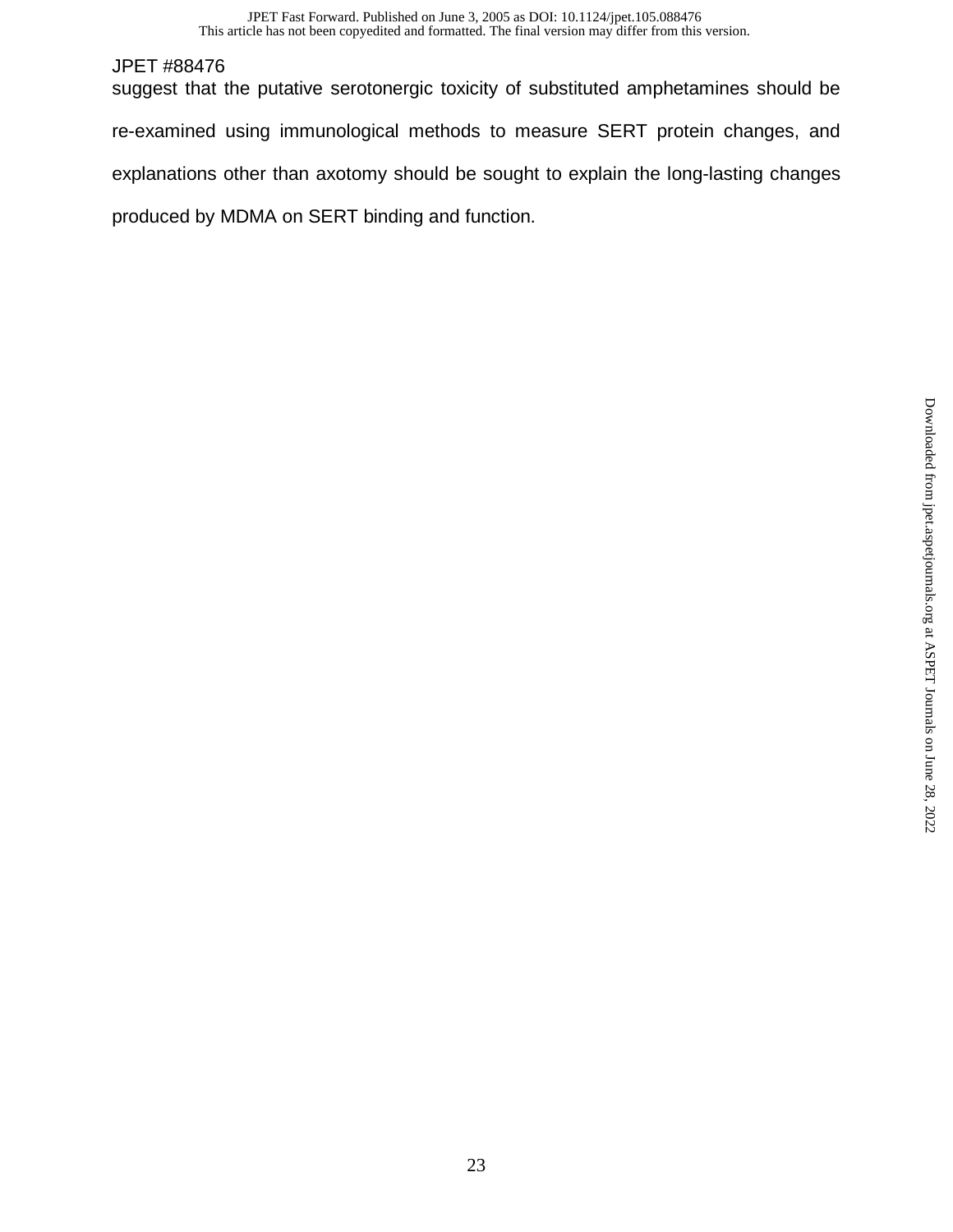## JPET #88476 **Acknowledgements**

The authors note the excellent technical assistance of Christina M. Dersch for performing the SERT binding assays.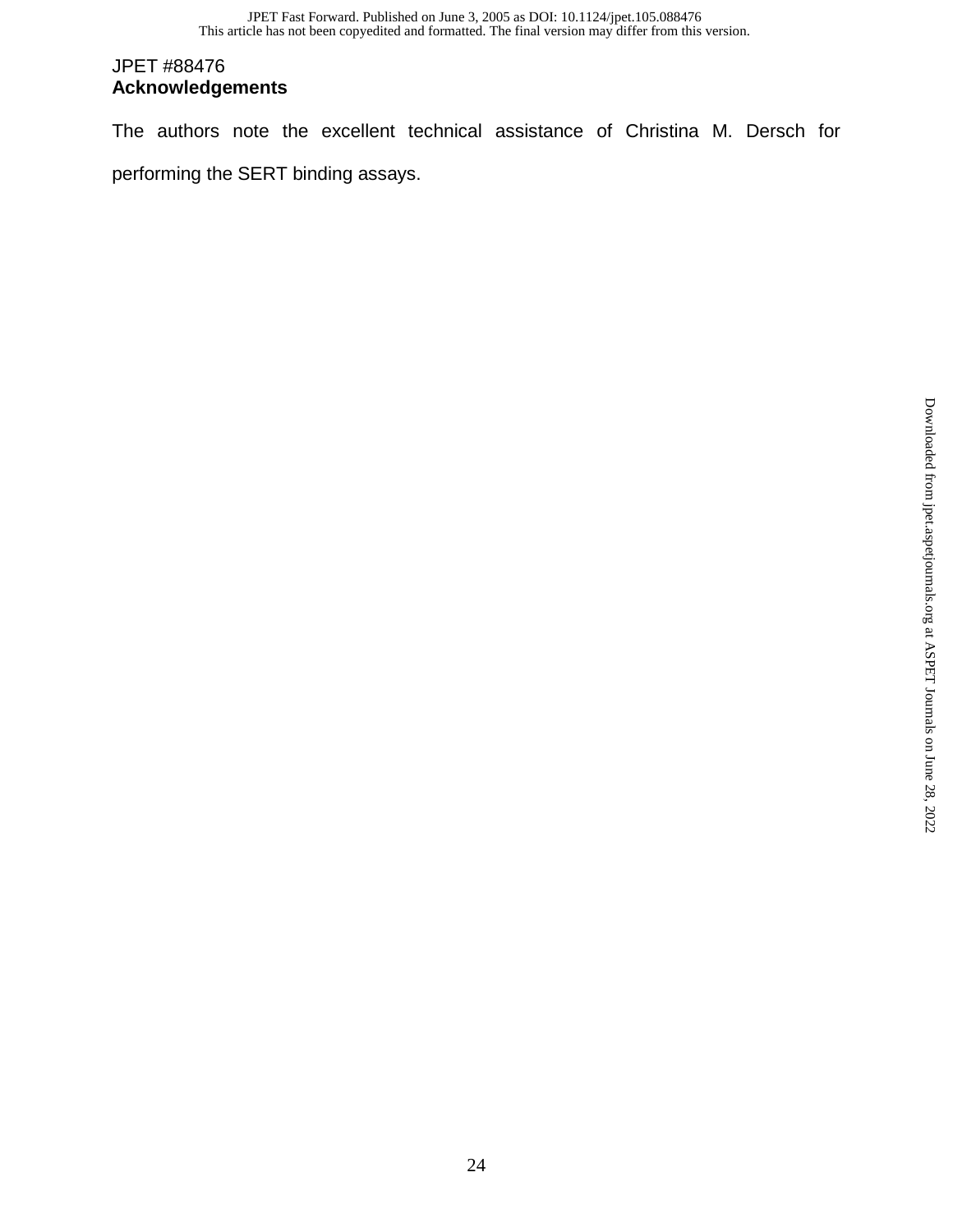- Acarin L, Paris J, Gonzalez B and Castellano B (2002) Glial expression of small heat shock proteins following an excitotoxic lesion in the immature rat brain. Glia 38:1- 14.
- Achat-Mendes C, Ali SF and Itzhak Y (2005) Differential Effects of Amphetamines-Induced Neurotoxicity on Appetitive and Aversive Pavlovian Conditioning in Mice. Neuropsychopharmacology.
- Aguirre N, Barrionuevo M, Ramirez MJ, Del Rio J and Lasheras B (1999) Alpha-lipoic acid prevents 3,4-methylenedioxy-methamphetamine (MDMA)-induced neurotoxicity. Neuroreport 10:3675-3680.
- Bai F, Jones DC, Lau SS and Monks TJ (2001) Serotonergic neurotoxicity of 3,4-(+/-) methylenedioxyamphetamine and 3,4-(+/-)-methylendioxymethamphetamine (ecstasy) is potentiated by inhibition of gamma-glutamyl transpeptidase. Chem Res Toxicol 14:863-870.
- Baker LE and Makhay MM (1996) Effects of (+)-fenfluramine on 3,4 methylenedioxymethamphetamine (MDMA) discrimination in rats. Pharmacol.Biochem.Behav. 53:455-461.
- Banken JA (2004) Drug abuse trends among youth in the United States. Ann N Y Acad Sci 1025:465-471.
- Battaglia G, Yeh SY, O'Hearn E, Molliver ME, Kuhar MJ and De Souza EB (1987) 3,4- Methylenedioxymethamphetamine and 3,4-methylenedioxyamphetamine destroy serotonin terminals in rat brain: quantification of neurodegeneration by measurement of  $\lceil \frac{3}{2} H \rceil$ paroxetine-labeled serotonin uptake sites. J.Pharmacol.Exp.Ther. 242:911-916.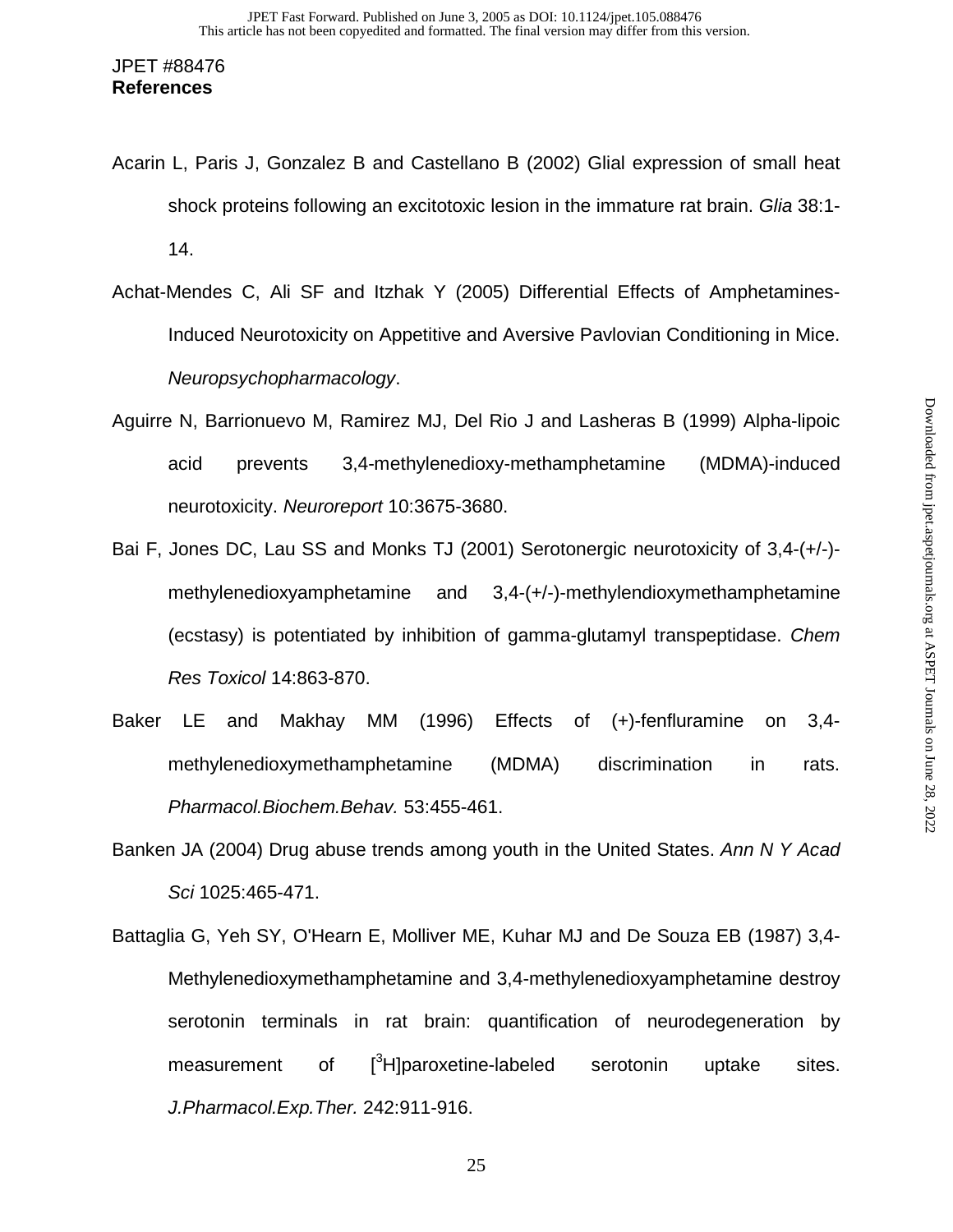JPET #88476 Baumann MH, Ayestas MA and Rothman RB (1998) Functional consequences of central serotonin depletion produced by repeated fenfluramine administration in rats. J.Neurosci. 18:9069-9077.

- Bechtold DA and Brown IR (2003) Induction of Hsp27 and Hsp32 stress proteins and vimentin in glial cells of the rat hippocampus following hyperthermia. Neurochem Res 28:1163-1173.
- Bendotti C, Baldessari S, Pende M, Tarizzo G, Miari A, Presti ML, Mennini T and Samanin R (1994) Does GFAP mRNA and mitochondrial benzodiazepine receptor binding detect serotonergic neuronal degeneration in rat? Brain Res.Bull. 34:389-394.
- Blakely RD and Bauman AL (2000) Biogenic amine transporters: regulation in flux. Curr.Opin.Neurobiol. 10:328-336.
- Casellas P, Galiegue S and Basile AS (2002) Peripheral benzodiazepine receptors and mitochondrial function. Neurochem Int 40:475-486.
- Cole JC and Sumnall HR (2003) The pre-clinical behavioural pharmacology of 3,4 methylenedioxymethamphetamine (MDMA). Neurosci Biobehav Rev 27:199-217.
- Commins DL, Vosmer G, Virus RM, Woolverton WL, Schuster CR and Seiden LS (1987) Biochemical and histological evidence that methylenedioxymethylamphetamine (MDMA) is toxic to neurons in the rat brain. J Pharmacol Exp Ther 241:338-345.
- de la Torre R and Farre M (2004) Neurotoxicity of MDMA (ecstasy): the limitations of scaling from animals to humans. Trends Pharmacol Sci 25:505-508.
- Esteban B, O'Shea E, Camarero J, Sanchez V, Green AR and Colado MI (2001) 3,4- Methylenedioxymethamphetamine induces monoamine release, but not toxicity,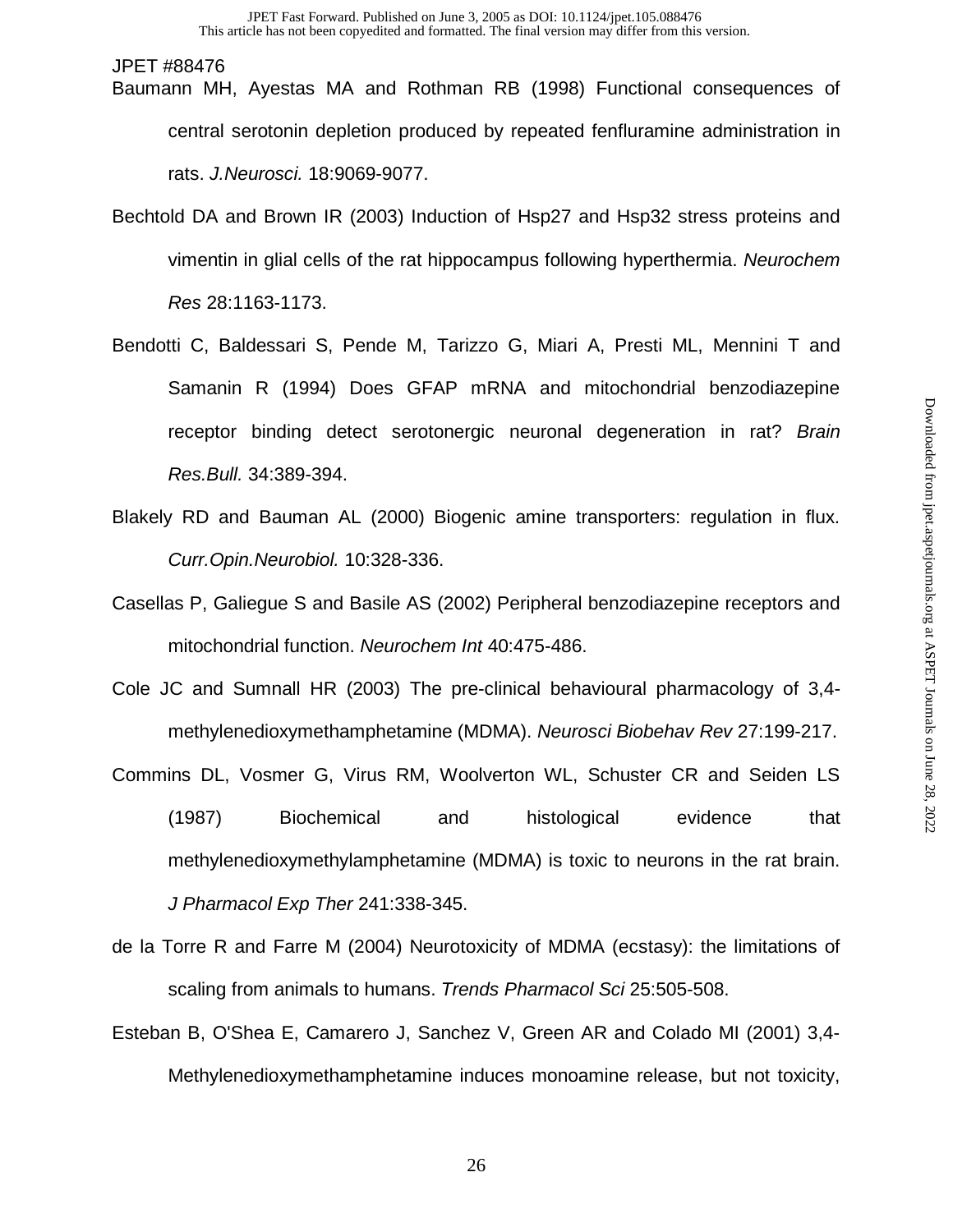when administered centrally at a concentration occurring following a peripherally injected neurotoxic dose. Psychopharmacology. 154:251-260.

- Glennon RA and Higgs R (1992) Investigation of MDMA-related agents in rats trained to discriminate MDMA from saline. Pharmacol Biochem Behav 43:759-763.
- Green AR, Mechan AO, Elliott JM, O'Shea E and Colado MI (2003) The pharmacology and clinical pharmacology of 3,4-methylenedioxymethamphetamine (MDMA, "ecstasy"). Pharmacol Rev 55:463-508.
- Greiner E, Prisinzano T, Johnson IE, Dersch CM, Marcus J, Partilla JS, Rothman RB, Jacobson AE and Rice KC (2003) Structure-activity relationship studies of highly selective inhibitors of the dopamine transporter: N-benzylpiperidine analogues of 1-[2-[bis(4-fluorophenyl)methoxy]ethyl]-4-(3-phenylpropyl)piperazine. J Med Chem 46:1465-1469.
- Jacobs BL and Azmitia EC (1992) Structure and function of the brain serotonin system. Physiol Rev 72:165-229.
- Jayanthi S, McCoy MT, Ladenheim B and Cadet JL (2002) Methamphetamine causes coordinate regulation of Src, Cas, Crk, and the Jun N-terminal kinase-Jun pathway. Mol Pharmacol 61:1124-1131.
- Jensen KF, Olin J, Haykal-Coates N, O'Callaghan J, Miller DB and de Olmos JS (1993) Mapping toxicant-induced nervous system damage with a cupric silver stain: a quantitative analysis of neural degeneration induced by 3,4 methylenedioxymethamphetamine. NIDA Res Monogr 136:133-149; discussion 150-134.
- Kuhlmann AC and Guilarte TR (2000) Cellular and subcellular localization of peripheral benzodiazepine receptors after trimethyltin neurotoxicity. J Neurochem 74:1694- 1704.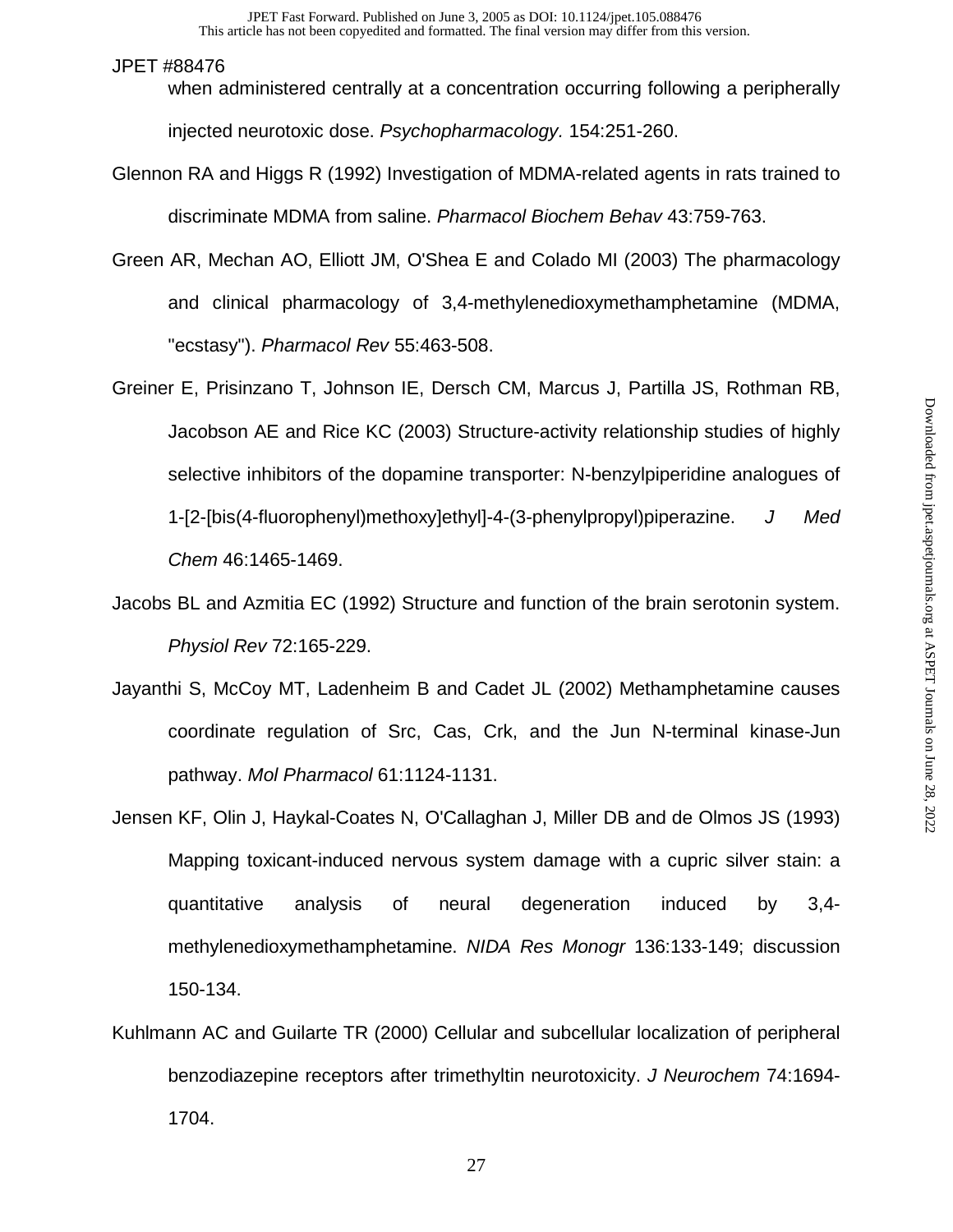- Lyles J and Cadet JL (2003) Methylenedioxymethamphetamine (MDMA, Ecstasy) neurotoxicity: cellular and molecular mechanisms. Brain Res Brain Res Rev 42:155-168.
- Magnani F, Tate CG, Wynne S, Williams C and Haase J (2004) Partitioning of the serotonin transporter into lipid microdomains modulates transport of serotonin. J Biol Chem 279:38770-38778.
- Miller DB and O'Callaghan JP (1995) The role of temperature, stress, and other factors in the neurotoxicity of the substituted amphetamines 3,4 methylenedioxymethamphetamine and fenfluramine. Mol.Neurobiol. 11:177-192.
- Molliver DC and Molliver ME (1990) Anatomic evidence for a neurotoxic effect of (+/-) fenfluramine upon serotonergic projections in the rat. Brain Res 511:165-168.
- Monnet-Tschudi F, Zurich MG, Pithon E, van Melle G and Honegger P (1995) Microglial responsiveness as a sensitive marker for trimethyltin (TMT) neurotoxicity. Brain Res 690:8-14.
- Mu FT, Callaghan JM, Steele-Mortimer O, Stenmark H, Parton RG, Campbell PL, McCluskey J, Yeo JP, Tock EP and Toh BH (1995) EEA1, an early endosomeassociated protein. EEA1 is a conserved alpha-helical peripheral membrane protein flanked by cysteine "fingers" and contains a calmodulin-binding IQ motif. J Biol Chem 270:13503-13511.
- Nandi A, Dersch CM, Kulshrestha M, Ananthan S and Rothman RB (2004) Identification and characterization of a novel allosteric modulator (SoRI-6238) of the serotonin transporter. Synapse 53:176-183.
- O'Callaghan J and Sriram K (2005) Glial fibrillary acidic protein and related glial proteins as biomarkers of neurotoxicity. Expert Opin Drug Saf 4:433-442.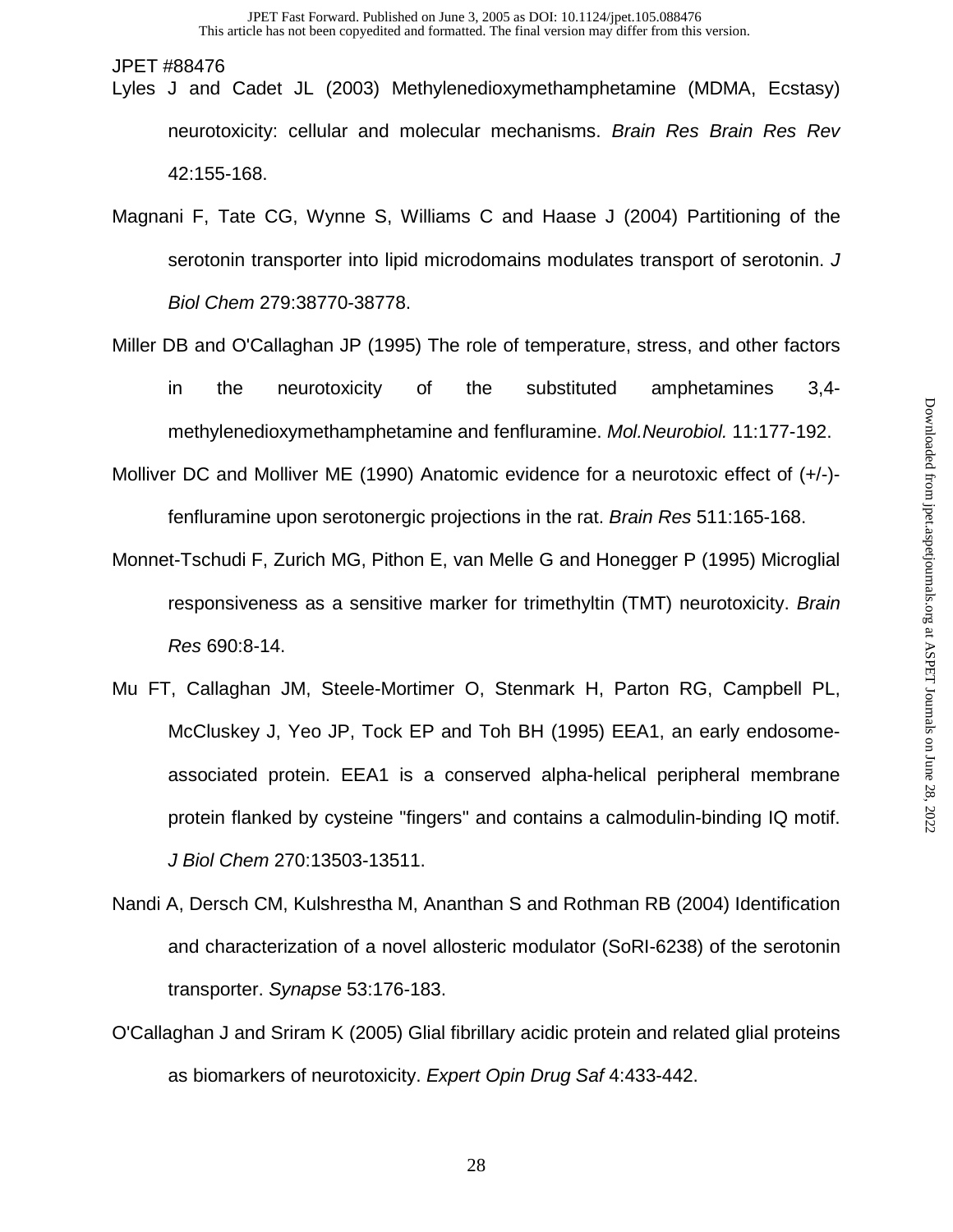O'Callaghan JP and Miller DB (1993) Quantification of reactive gliosis as an approach to

neurotoxicity assessment. [Review]. NIDA Research Monograph 136:188-212.

- O'Callaghan JP and Miller DB (1994) Neurotoxicity profiles of substituted amphetamines in the C57BL/6J mouse. J.Pharmacol.Exp.Ther. 270:741-751.
- O'Callaghan JP and Miller DB (2002) Neurotoxic effects of substituted amphetamines in rats and mice: challenges to current dogma, in Handbook of Neurotoxicology (Massaro EJ ed) pp 269-301, Human Pres, Inc., Totowa, N.J.
- Papadopoulos V, Lecanu L, Brown RC, Han Z and Yao ZX (2005) Peripheral-type benzodiazepine receptor in neurosteroid biosynthesis, neuropathology and neurological disorders. in press.
- Pubill D, Canudas AM, Pallas M, Camins A, Camarasa J and Escubedo E (2003) Different glial response to methamphetamine- and methylenedioxymethamphetamine-induced neurotoxicity. Naunyn Schmiedebergs Arch Pharmacol 367:490-499.
- Ricaurte GA, Yuan J and McCann UD (2000) (+/-)3,4- Methylenedioxymethamphetamine ('Ecstasy')-induced serotonin neurotoxicity: studies in animals. Neuropsychobiology 42:5-10.
- Rothman RB, Jayanthi S, Wang X, Dersch CM, Cadet JL, Prisinzano T, Rice KC and Baumann MH (2003) High-dose fenfluramine administration decreases serotonin transporter binding, but not serotonin transporter protein levels, in rat forebrain. Synapse 50:233-239.
- Samuvel DJ, Jayanthi LD, Bhat NR and Ramamoorthy S (2005) A role for p38 mitogenactivated protein kinase in the regulation of the serotonin transporter: evidence for distinct cellular mechanisms involved in transporter surface expression. J Neurosci 25:29-41.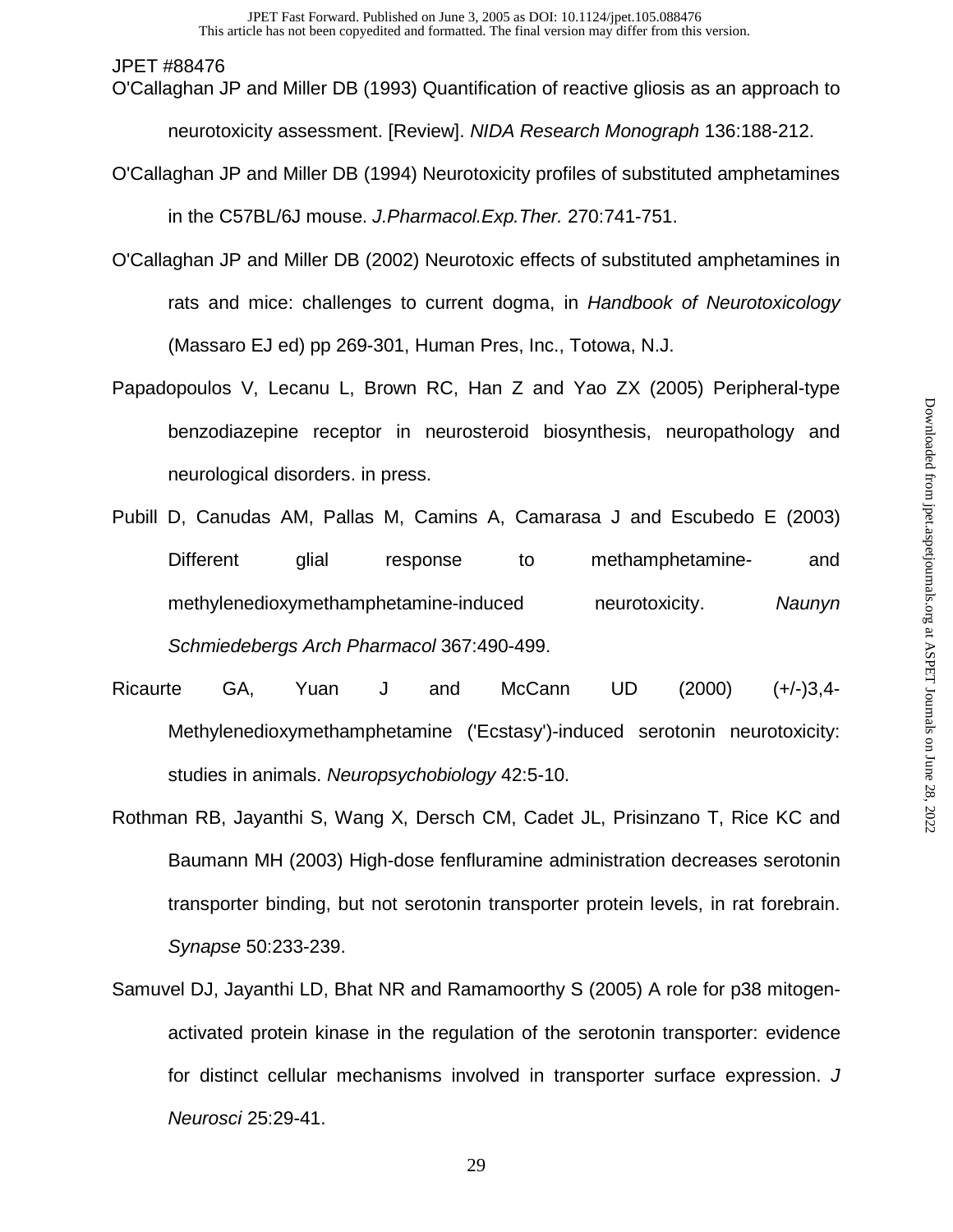- Scanzello CR, Hatzidimitriou G, Martello AL, Katz JL and Ricaurte GA (1993) Serotonergic recovery after (+/-)3,4-(methylenedioxy) methamphetamine injury: observations in rats. J.Pharmacol.Exp.Ther. 264:1484-1491.
- Schimmel SD, Kent C, Bischoff R and Vagelos PR (1973) Plasma membranes from cultured muscle cells: isolation procedure and separation of putative plasmamembrane marker enzymes. Proc Natl Acad Sci U S A 70:3195-3199.
- Schmidt CJ (1987) Neurotoxicity of the psychedelic amphetamine, methylenedioxymethamphetamine. J Pharmacol Exp Ther 240:1-7.
- Schmued LC and Hopkins KJ (2000) Fluoro-Jade: novel fluorochromes for detecting toxicant-induced neuronal degeneration. Toxicol Pathol 28:91-99.
- Sprague JE, Everman SL and Nichols DE (1998) An integrated hypothesis for the serotonergic axonal loss induced by 3,4-methylenedioxymethamphetamine. Neurotoxicology. 19:427-441.
- Stewart CW and Slikker W, Jr. (1999) Hyperthermia-enhanced serotonin (5-HT) depletion resulting from D-fenfluramine (D-Fen) exposure does not evoke a glialcell response in the central nervous system of rats. Brain Res 839:279-282.
- Thomas DM, Dowgiert J, Geddes TJ, Francescutti-Verbeem D, Liu X and Kuhn DM (2004) Microglial activation is a pharmacologically specific marker for the neurotoxic amphetamines. Neurosci Lett 367:349-354.
- Wang X, Baumann MH, Xu H and Rothman RB (2004) 3,4 methylenedioxymethamphetamine (MDMA) administration to rats decreases brain tissue serotonin but not serotonin transporter protein and glial fibrillary acidic protein. Synapse 53:240-248.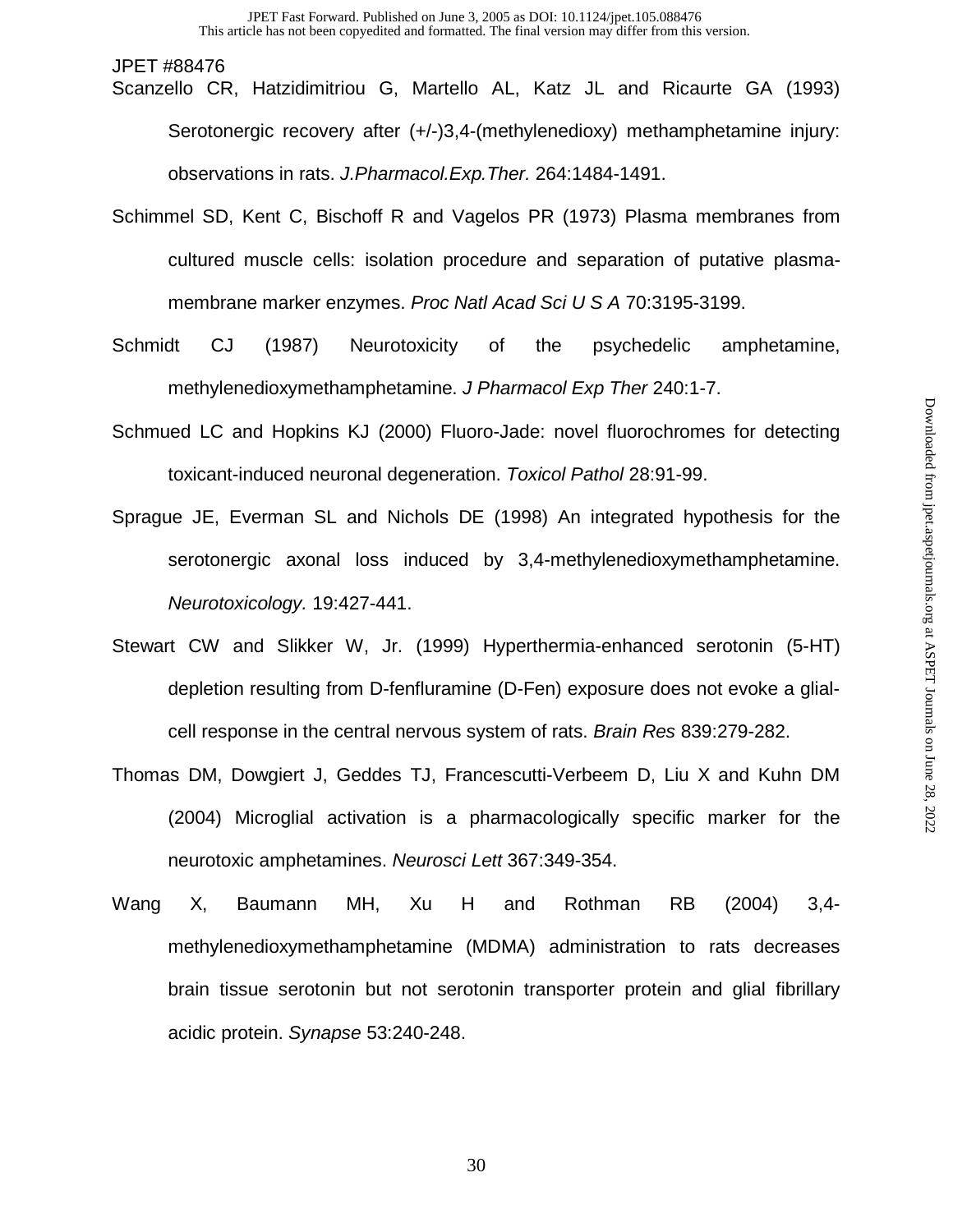This article has not been copyedited and formatted. The final version may differ from this version. JPET Fast Forward. Published on June 3, 2005 as DOI: 10.1124/jpet.105.088476

JPET #88476 Yamamoto H, Fujimiya M, Shirai Y, Nakashita M, Oyasu M and Saito N (1998) Immunohistochemical localization of serotonin transporter in normal and colchicine treated rat brain. Neurosci Res 32:305-312.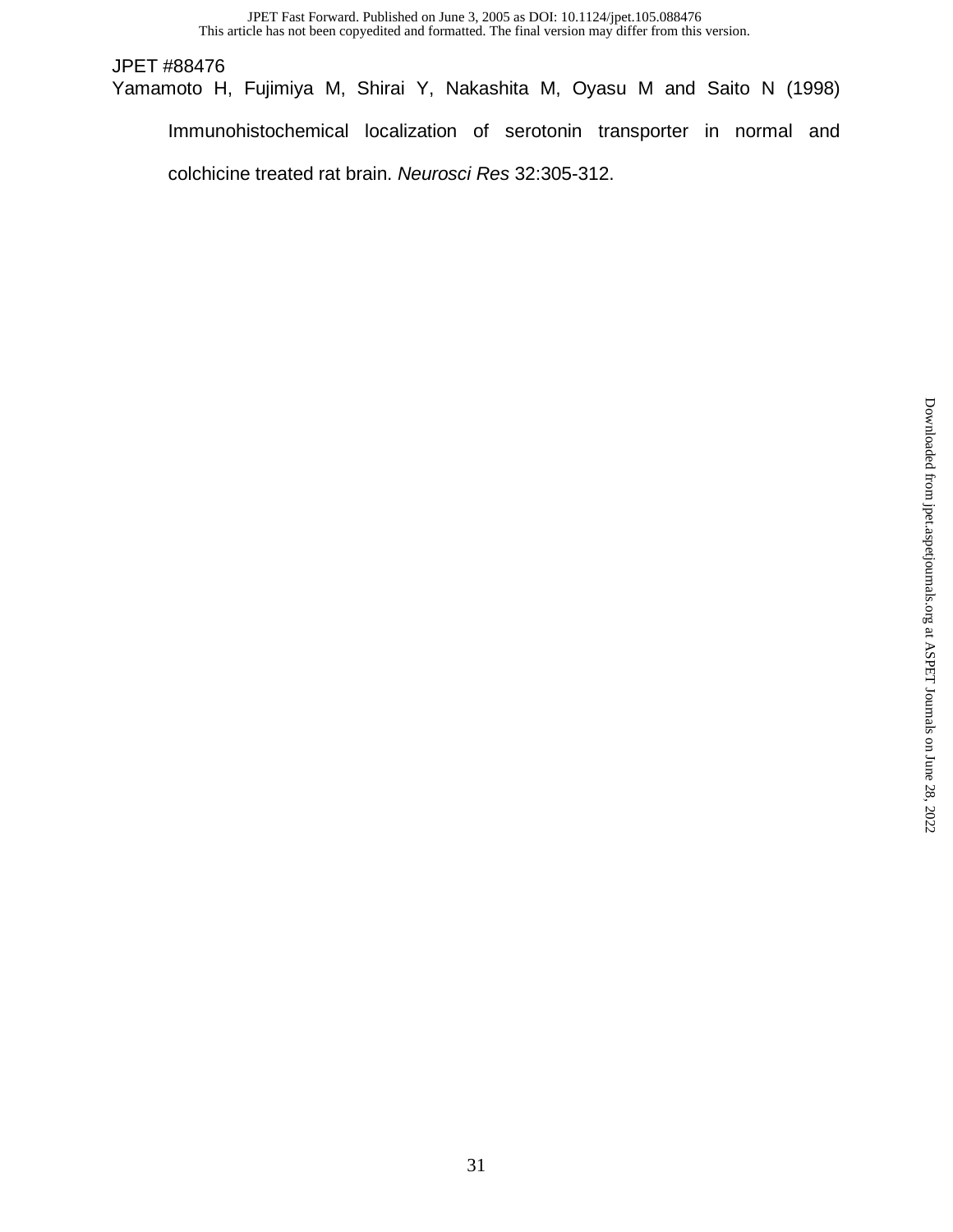## JPET #88476 **Legends for Figures**

Figure 1. A. Typical Western blot for SERT in rat cortex reveals 70 kDa and 50 kDa bands. B. Affinity-purified anti-SERT antibody clearly labels cortex (1: low magnification, 2: high magnification) and striatum (3: low magnification, 4: high magnification). Magnification bar equals 4  $\mu$ m for 1 and 2, and 2  $\mu$ m for 3 and 4.

Figure 2. Western blot analysis of HSP-32 immunoreactivity in rat cortex, caudate and hippocampus 2 weeks and 3 days after treatment with MDMA (Panel A) or 5,7-DHT (Panel B) and corresponding control groups (n=3). Blots were digitized, and quantified using densitometric analysis (NIH IMAGE software). Changes in immunoreactivity values were expressed relative to their corresponding control (defined as 100 value). \*p<0.01 when compared to control (Student t-test). Each value is the mean±SD.

Figure 3. Western blot analysis of GFAP immunoreactivity in rat cortex, caudate and hippocampus 2 weeks and 3 days after treatment with MDMA (Panel A) or 5,7-DHT (Panel B) and corresponding control groups (n=3). Blots were digitized, and quantified using densitometric analysis (NIH IMAGE software). Changes in immunoreactivity values were expressed relative to their corresponding control (defined as 100 value). \*p<0.01 when compared to control (Student t-test). Each value is the mean±SD.

Figure 4. Western blot analysis of PBR immunoreactivity in rat cortex, caudate and hippocampus 2 weeks and 3 days after treatment with MDMA (Panel A) or 5,7-DHT (Panel B) and corresponding control groups (n=3). Blots were digitized, and quantified using densitometric analysis (NIH IMAGE software). Changes in immunoreactivity values were expressed relative to their corresponding control (defined as 100 value). Each value is the mean±SD.

Figure 5. Western blot analysis of Synapsin 1 immunoreactivity in rat cortex, caudate and hippocampus 2 weeks and 3 days after treatment with MDMA (Panel A) or 5,7-DHT (Panel B) and corresponding control groups (n=3). Blots were digitized, and quantified using densitometric analysis (NIH IMAGE software). Changes in immunoreactivity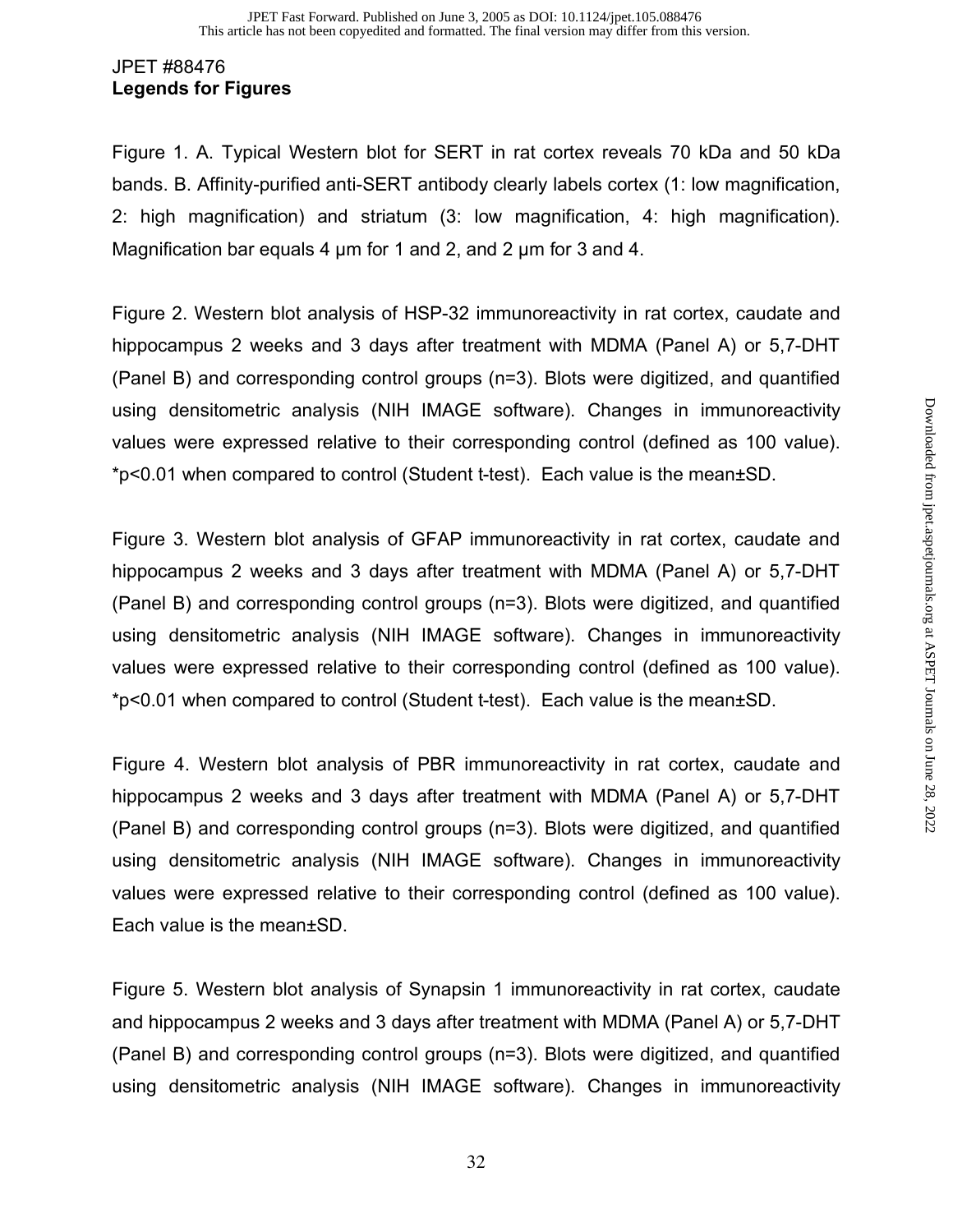values were expressed relative to their corresponding control (defined as 100 value). Each value is the mean±SD.

Figure 6. Western blot analysis of SERT immunoreactivity in rat cortex, caudate and hippocampus 2 weeks and 3 days after treatment with MDMA (Panel A) or 5,7-DHT (Panel B) and the corresponding control groups (n=3). Blots were digitized, and quantified using densitometric analysis (NIH IMAGE software). Changes in immunoreactivity values were expressed relative to their corresponding control (defined as 100 value). \*p<0.01 when compared to control (Student t-test)

Figure 7. Western blot analysis of the plasma membrane marker, Na/K-ATPase, and the endosomal marker, EEA1 in H1, P1, P2 and S2 different fractions of rat brain samples (n=4).

Figure 8. Western blot analysis of SERT immunoreactivity in the H1, P1, P2 and S2 fractions from rat cortex, caudate and hippocampus 2 weeks after vehicle and MDMA treatment (n=3). Blots were digitized, and quantified using densitometric analysis (NIH IMAGE software). Changes in immunoreactivity values were expressed relative to their corresponding control (defined as 100 value).

Figure 9. Effect of MDMA treatment on SERT binding. [125||RTI-55 (0.1 nM) was used to selectively label SERT in membranes prepared from saline and MDMA-treated rats 2 weeks after drug treatment. Each value is the mean±SD (n=6). \*p<0.01 when compared to control (Students t-test).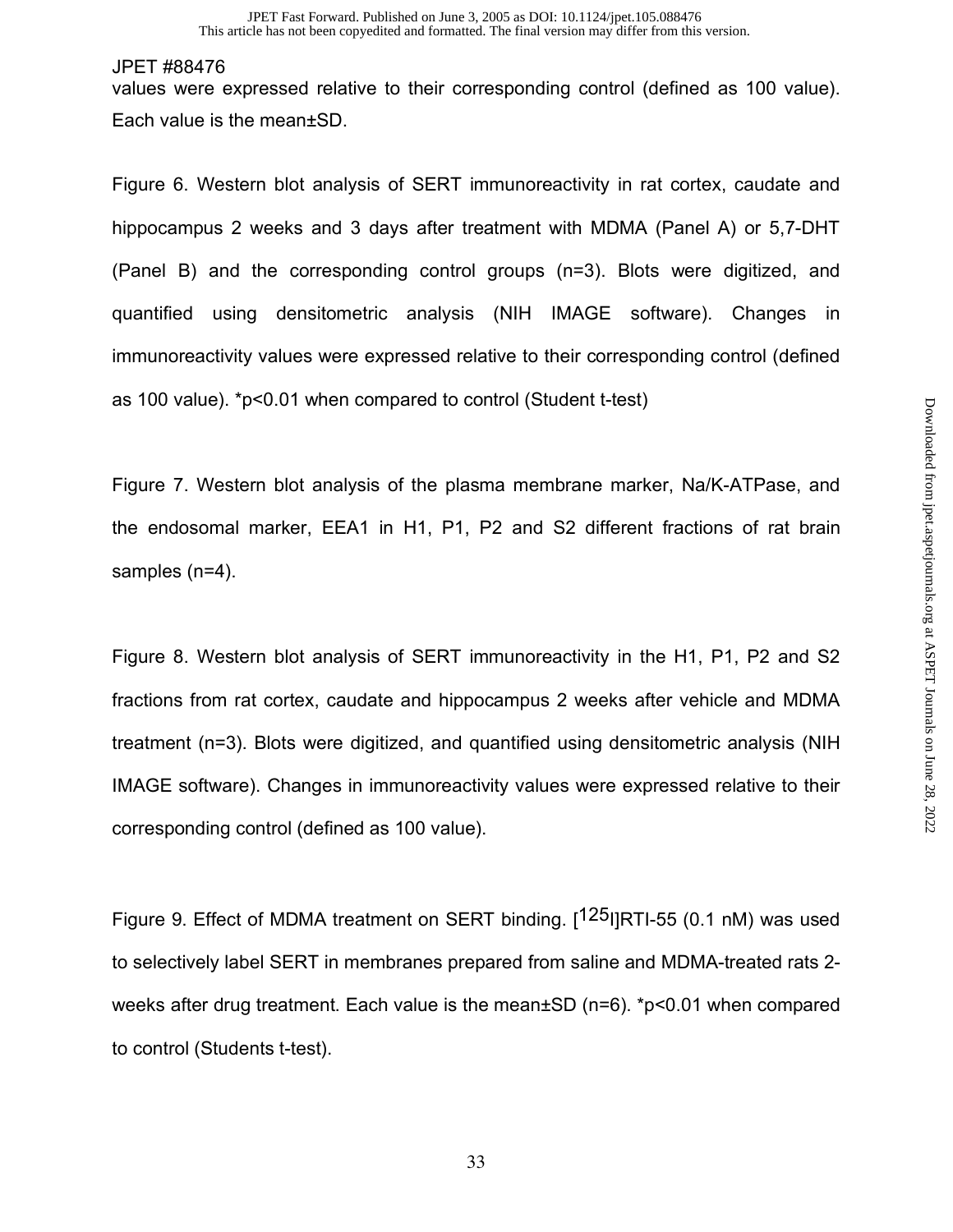## Table 1

# Summary of Antibodies Used in This Study

| Antibody       | Source                           | <b>Catalog Number</b>    | Dilution/            | Protein         |
|----------------|----------------------------------|--------------------------|----------------------|-----------------|
|                |                                  |                          | Incubation           | $loaded(\mu g)$ |
|                |                                  |                          | Condition            |                 |
| <b>GFAP</b>    | Research Diagnostics Inc,        | RDI-GFAPabm-             | 1:500/4 $^{\circ}$ C | $\overline{2}$  |
|                | Flanders, NJ                     | 2e <sub>1</sub>          | overnight            |                 |
| <b>HSP32</b>   | Stressgen Bioreagents, Victoria, | <b>OSA-111</b>           | $1:1000/4^{\circ}$   | 24              |
|                | <b>BC Canada</b>                 |                          | C overnight          |                 |
| <b>SERT</b>    | Prosci Inc, Poway, CA            | Custom                   | 1:100/4 $^{\circ}$ C | 16              |
|                |                                  | preparation <sup>1</sup> | overnight            |                 |
| Synapsin I     | EMD Biosciences Inc, San Diego,  | 574777                   | $1:1000/4^{\circ}$   | $\overline{2}$  |
|                | CA                               |                          | C overnight          |                 |
|                |                                  |                          |                      |                 |
| EEA1           | BD Biosciences, San Jose, CA     | 610457                   | 1:1000/4°C           | $\overline{2}4$ |
|                |                                  |                          | overnight            |                 |
| Na/K ATPase    | BD Biosciences, San Jose, CA     | 610915                   | $1:1000/4^{\circ}$   | $\overline{2}$  |
|                |                                  |                          | C overnight          |                 |
| Peripheral     | Gift from Dr. Vassilios          | (Papadopoulos            | 1:200/4 $^{\circ}$ C | 60              |
| benzodiazepine | Papadopoulos, Georgetown         | et al., 2005)            | overnight            |                 |
| receptor       | <b>University Medical Center</b> |                          |                      |                 |

<sup>1</sup> Affinity purified antibody, antigen = residues 1-15 from the N-terminus of the rat SERT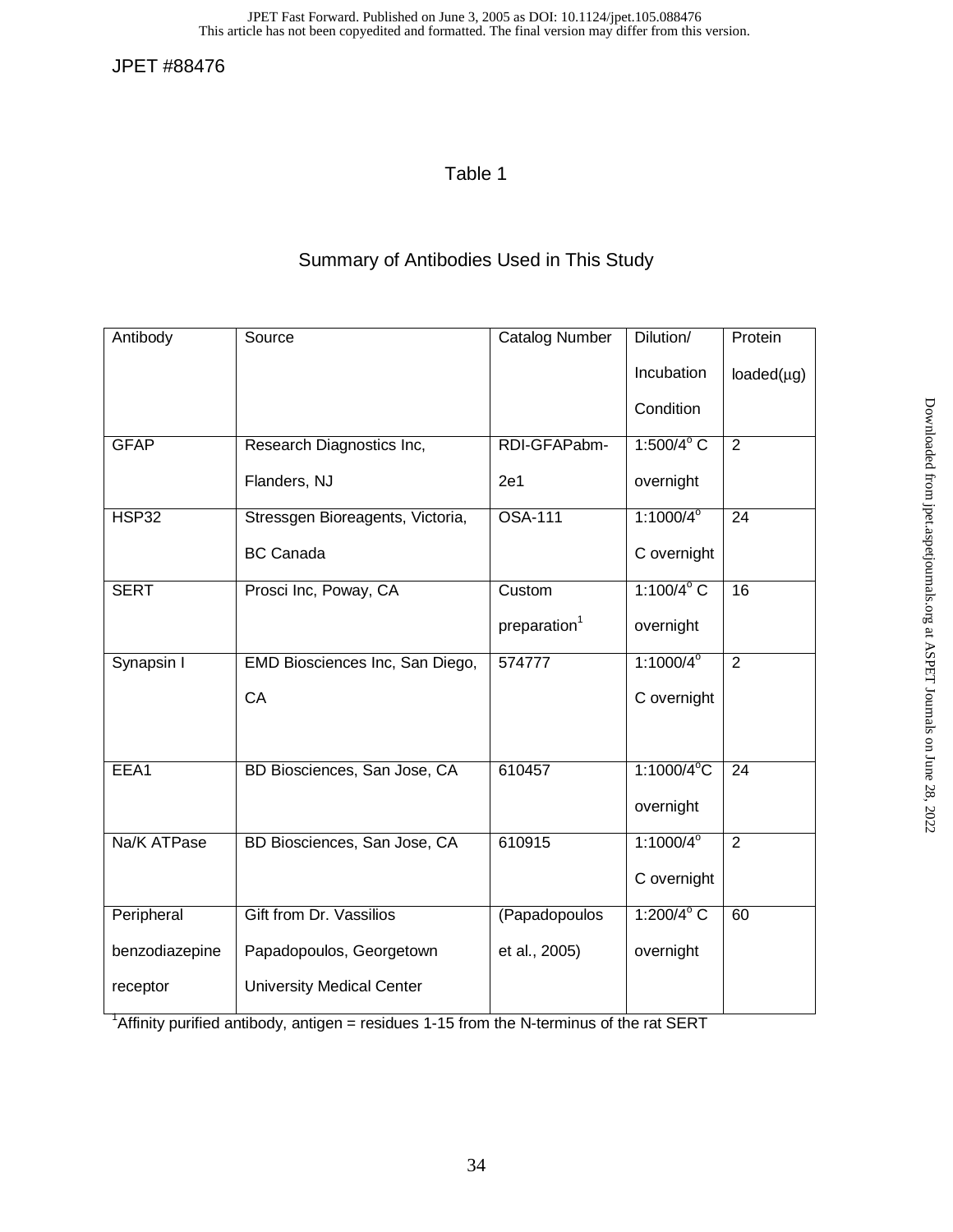## Table 2

# 5-HT Depletion Produced by MDMA and 5,7-DHT Administration

| Treatment   | 3-Day Group            | 2-Week Group                                                                                             |  |
|-------------|------------------------|----------------------------------------------------------------------------------------------------------|--|
|             | $(n=5)$                | $(n=4)$                                                                                                  |  |
|             | (Percent Depletion±SD) | (Percent Depletion±SD)                                                                                   |  |
| <b>MDMA</b> | $64.6 \pm 7.2$ *       | 68.4±9.4*                                                                                                |  |
| 5,7-DHT     | $50.7 + 5.6*$          | $84.2 \pm 9.7$ *<br>As described in Methode, tionus E HT was determined in complete of frontal option on |  |

As described in Methods, tissue 5-HT was determined in samples of frontal cortex and the percent depletion calculated relative to rats injected with vehicle. \*p<0.05 when compared to control. The control 5-HT level was 358±37 pg/mg tissue.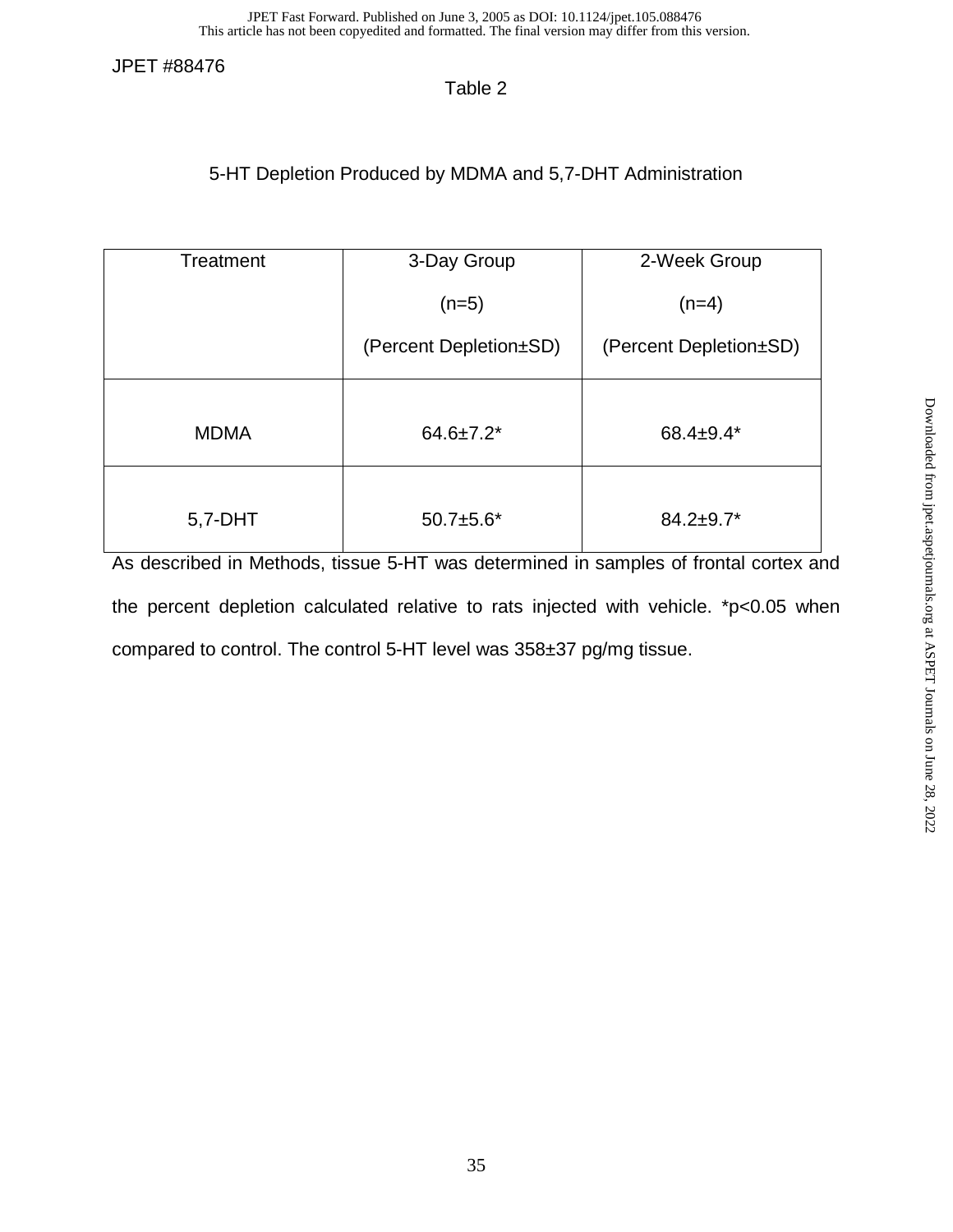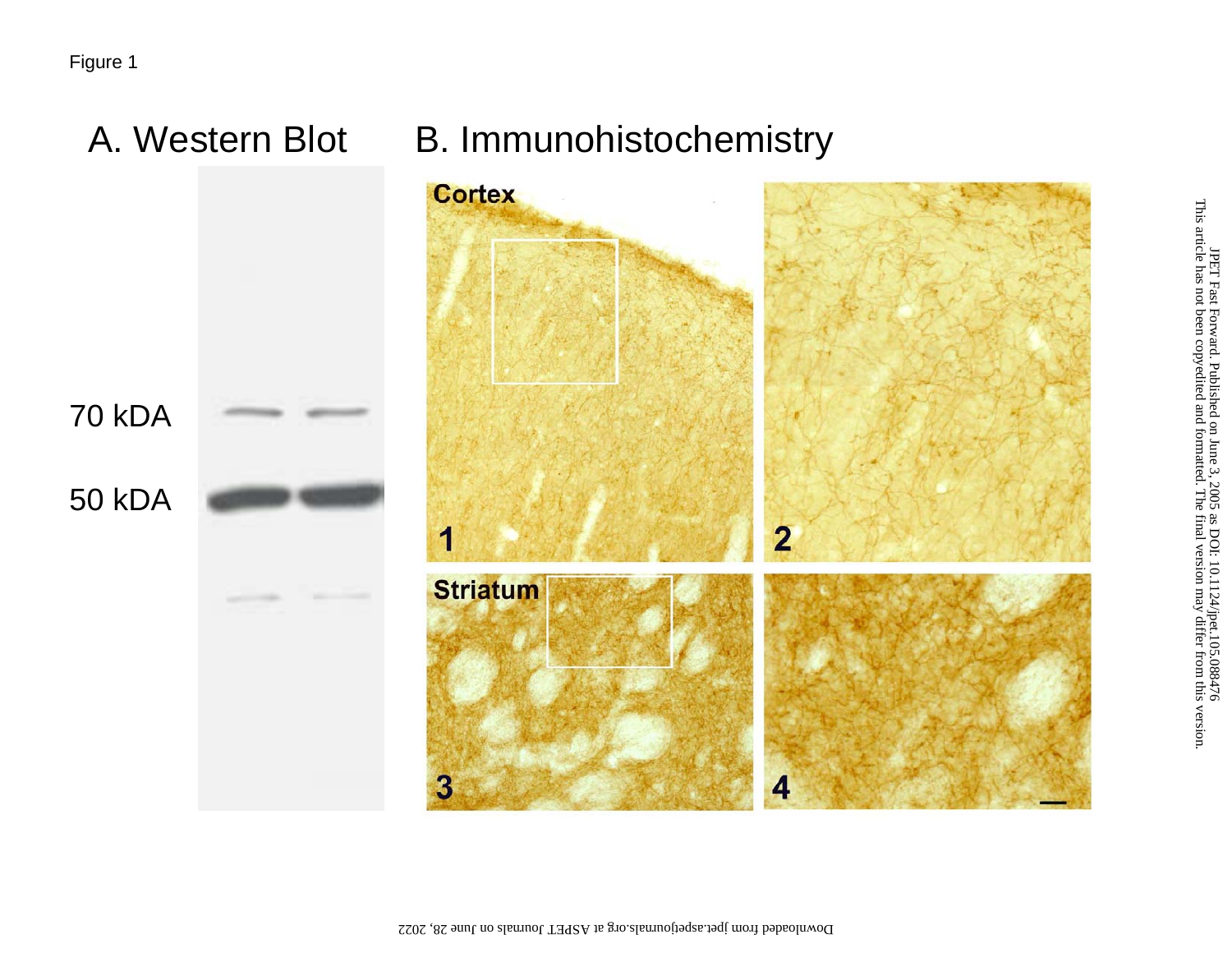Figure 2





Control 5,7-DHT Control MDMA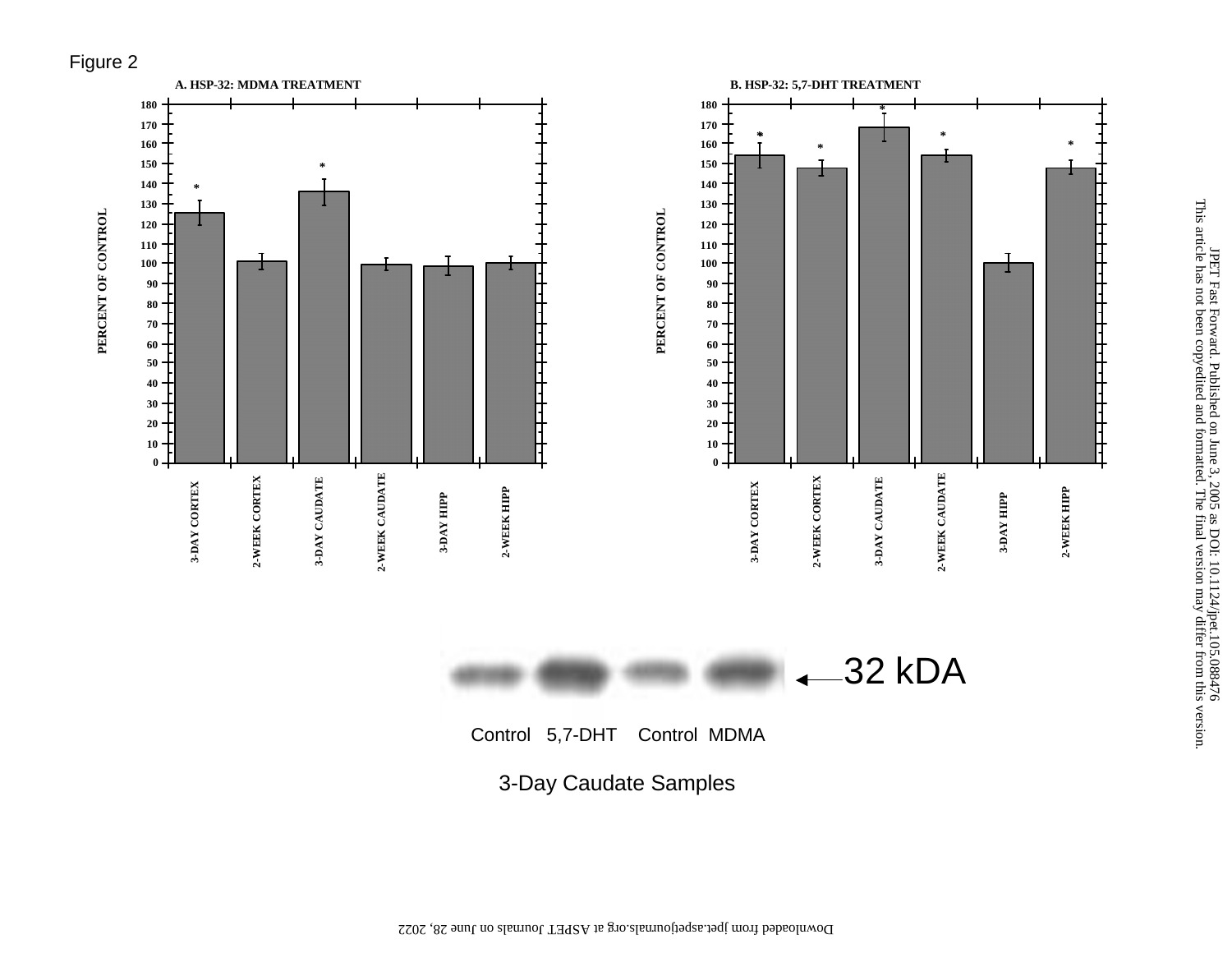Figure 3

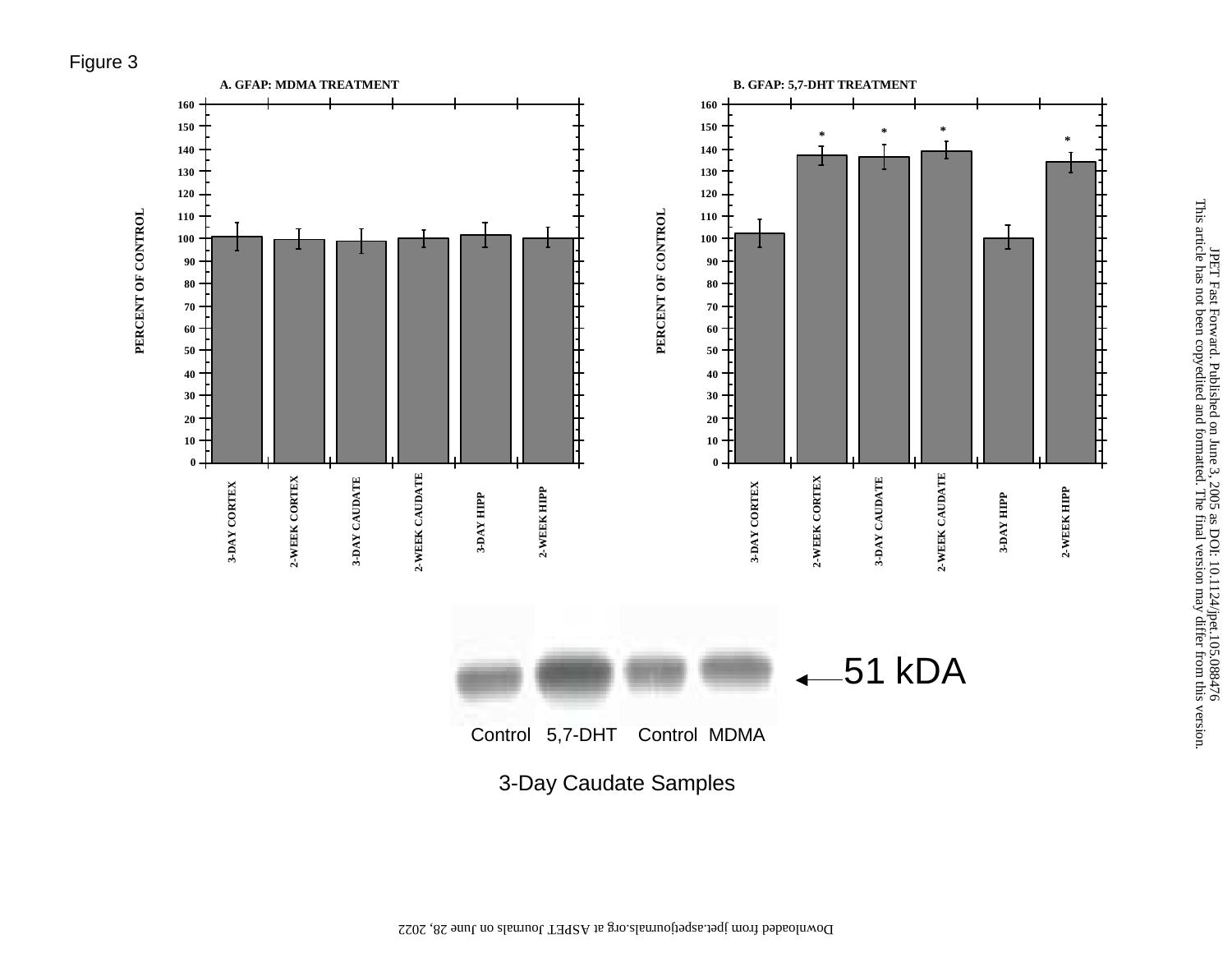





Control 5,7-DHT Control MDMA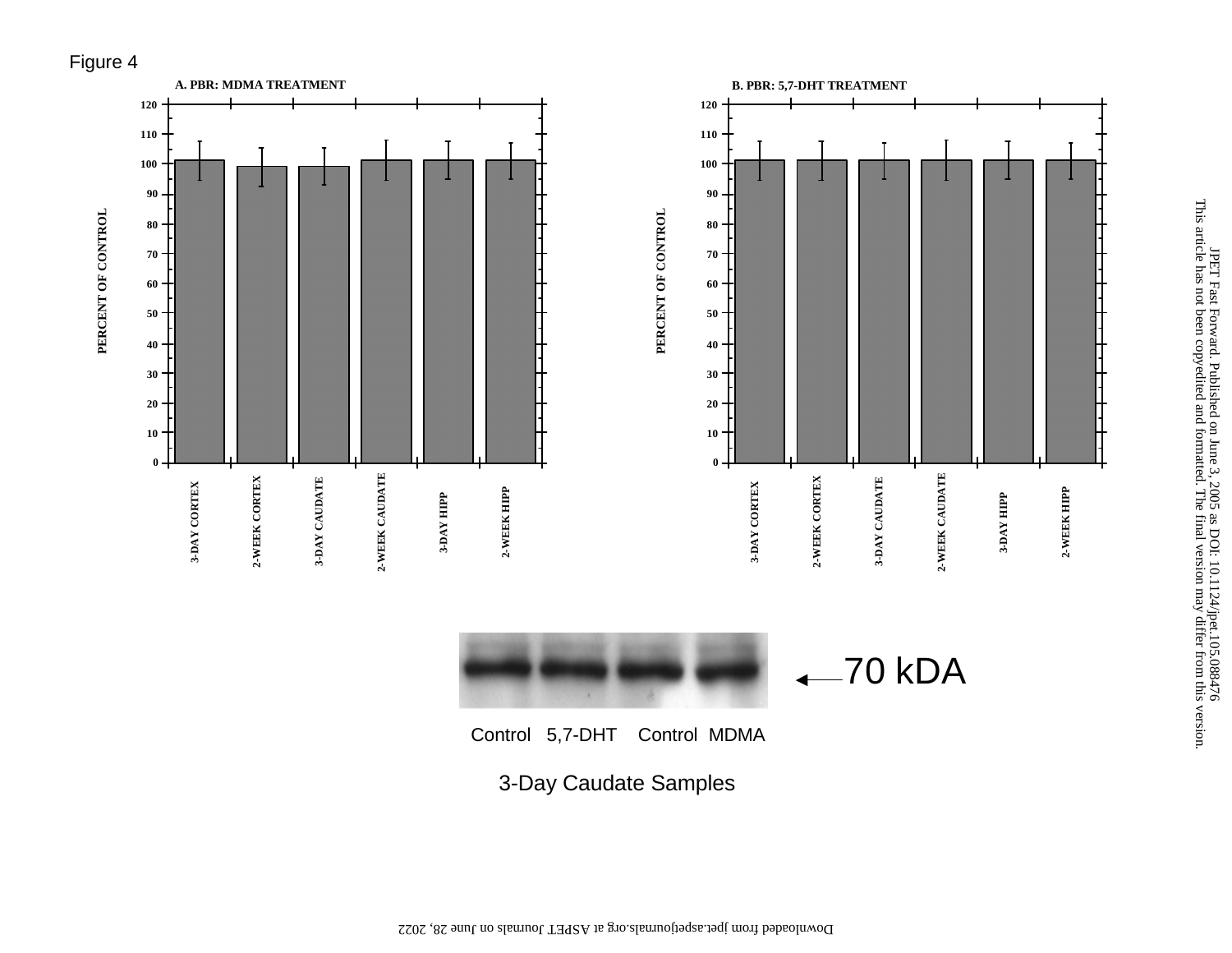



Control 5,7-DHT Control MDMA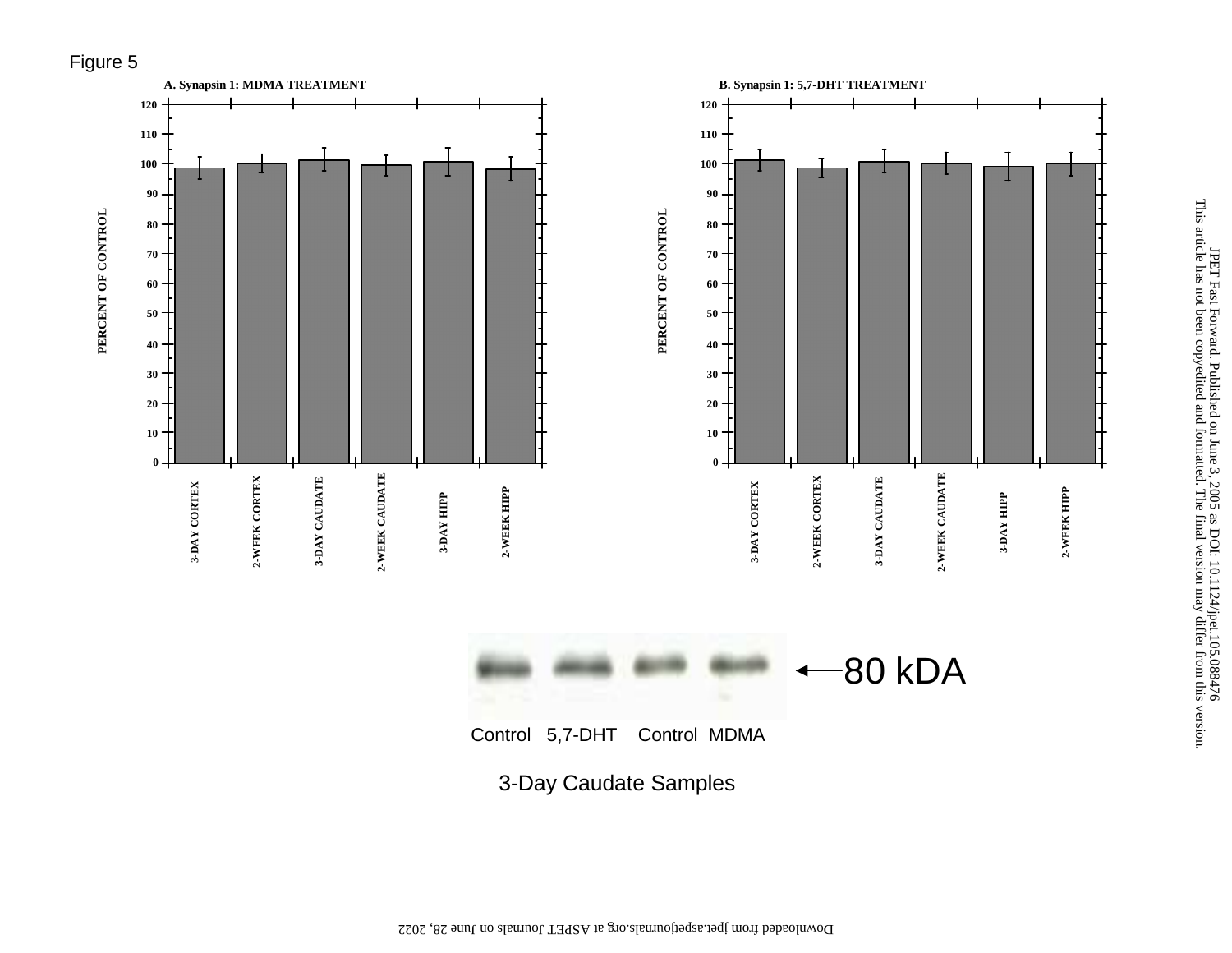



2-Week Cortex Samples

Figure 6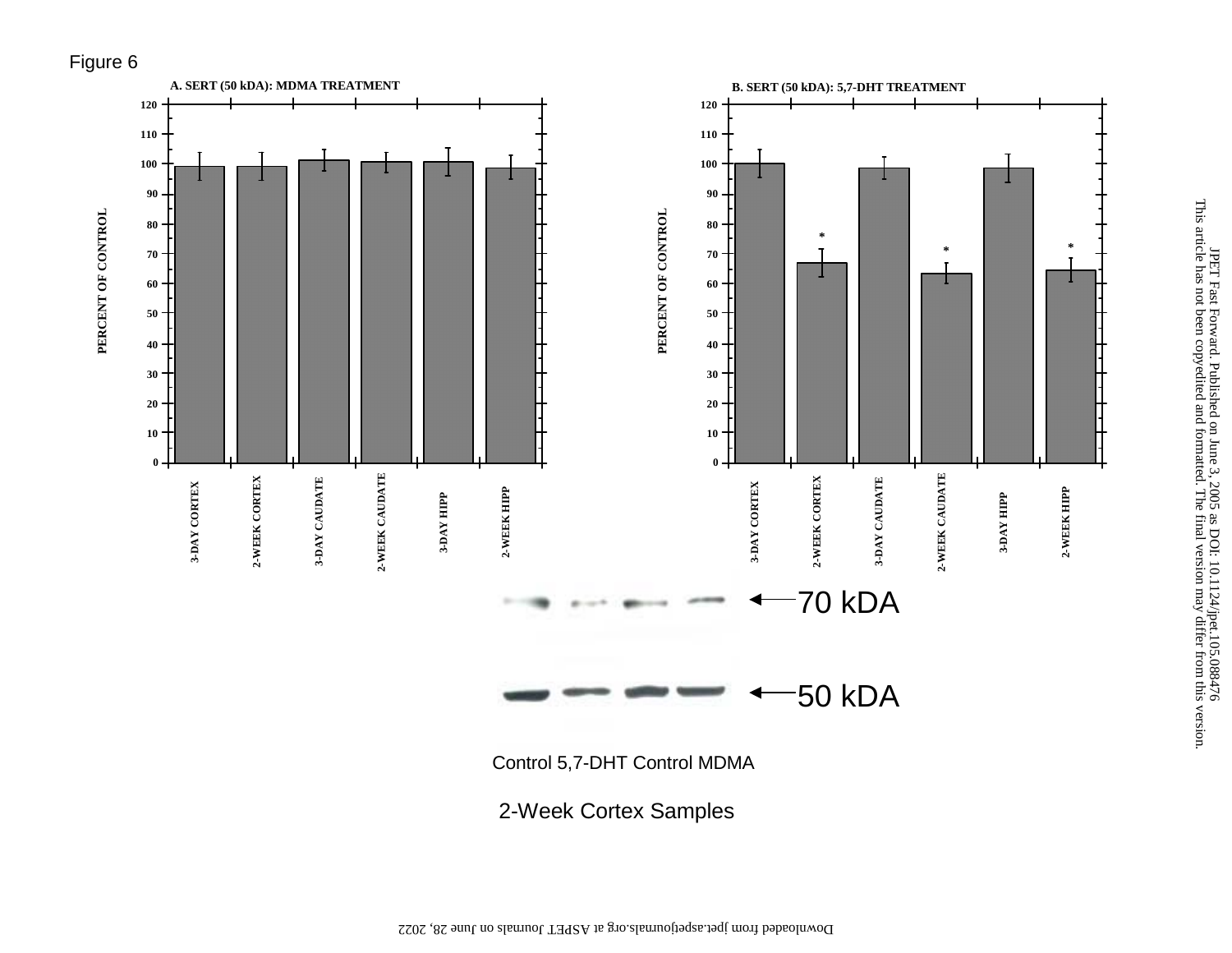Na/K-ATPase Plasma Membrane



EEA1 Endosomes

H1 P1 P2 **S2** Fraction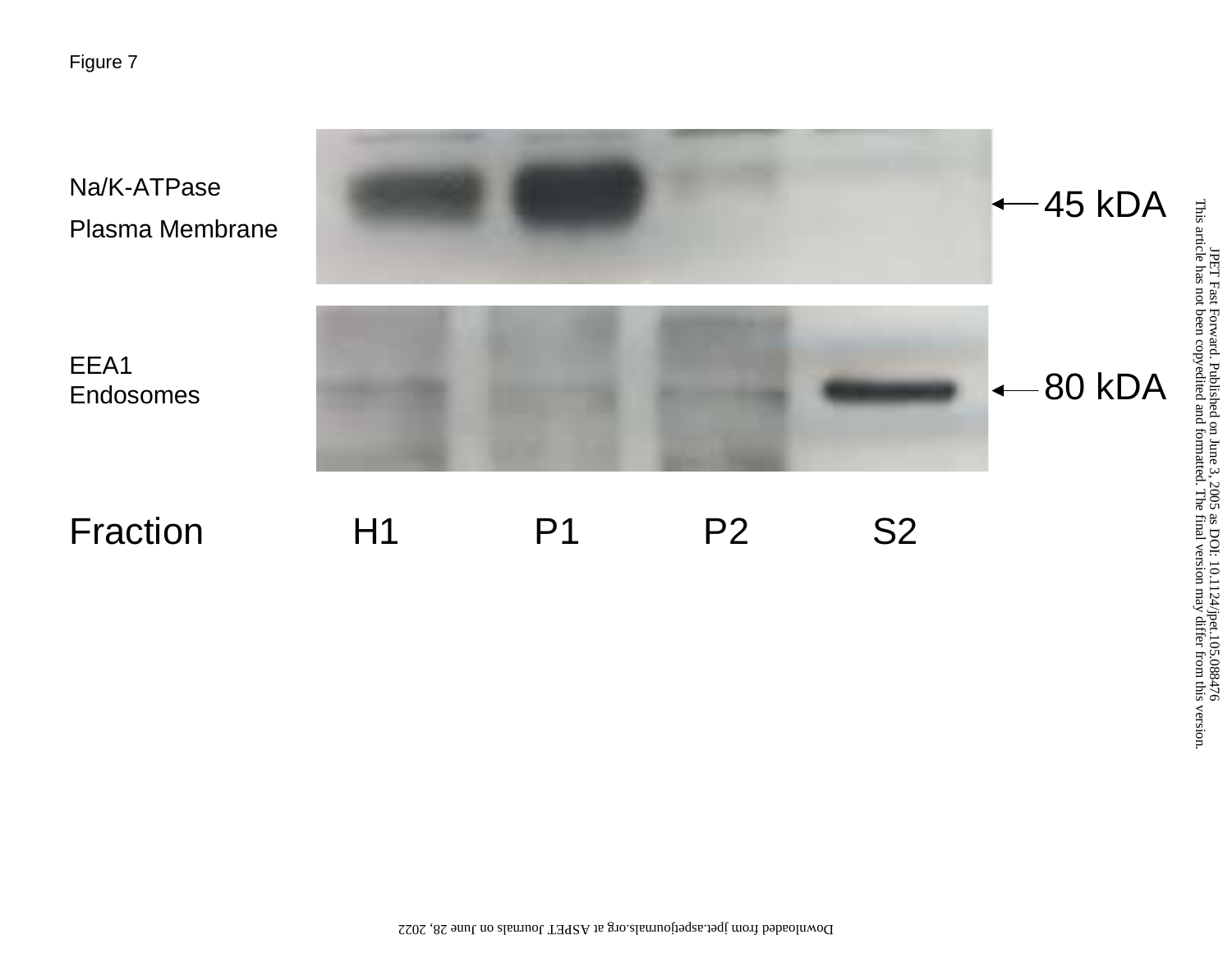## Figure 8